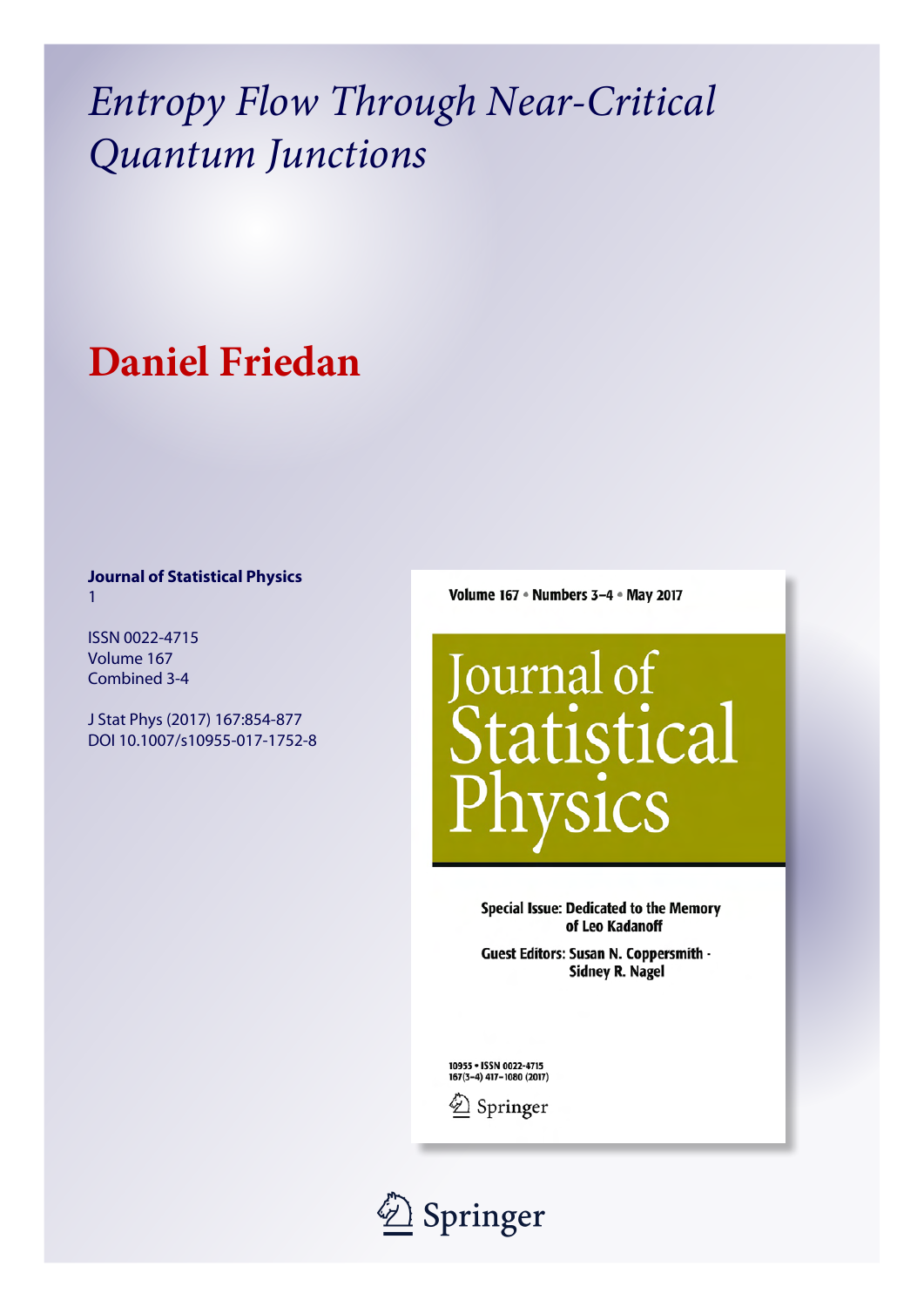

**Daniel Friedan1**,**[2](http://orcid.org/0000-0001-8664-834X)**

Received: 27 September 2016 / Accepted: 21 February 2017 / Published online: 1 March 2017 © Springer Science+Business Media New York 2017

**Abstract** This is the continuation of Friedan (J Stat Phys, [2017.](#page-24-0) doi: [10.1007/s10955-017-](http://dx.doi.org/10.1007/s10955-017-1752-8) [1752-8\)](http://dx.doi.org/10.1007/s10955-017-1752-8). Elementary formulas are derived for the flow of entropy through a circuit junction in a near-critical quantum circuit close to equilibrium, based on the structure of the energy– momentum tensor at the junction. The entropic admittance of a near-critical junction in a bulk-critical circuit is expressed in terms of commutators of the chiral entropy currents. The entropic admittance at low frequency, divided by the frequency, gives the change of the junction entropy with temperature—the entropic "capacitance". As an example, and as a check on the formalism, the entropic admittance is calculated explicitly for junctions in bulk-critical quantum Ising circuits (free fermions, massless in the bulk), in terms of the reflection matrix of the junction. The half-bit of information capacity per end of critical Ising wire is re-derived by integrating the entropic "capacitance" with respect to temperature, from  $T = 0$  to  $T = \infty$ .

**Keywords** Quantum computers · Quantum statistical mechanics · Quantum transport · Entropy transport

# **1 Summary**

This paper continues the elementary investigation of entropy flow in near-critical quantum circuits close to equilibrium begun in [\[7](#page-24-0)]. The entropy current operator, which is just the

B Daniel Friedan dfriedan@gmail.com

In memory of Leo Kadanoff.

This is the second part of a two-part work originally published in 2005 as [\[5\]](#page-24-1) and [\[6](#page-24-2)], here revised for clarity following helpful suggestions of the referee. The first part is [\[7](#page-24-0)] in this volume.

<sup>1</sup> New High Energy Theory Center, Rutgers University, Piscataway, NJ, USA

<sup>2</sup> Natural Science Institute, University of Iceland, Reykjavík, Iceland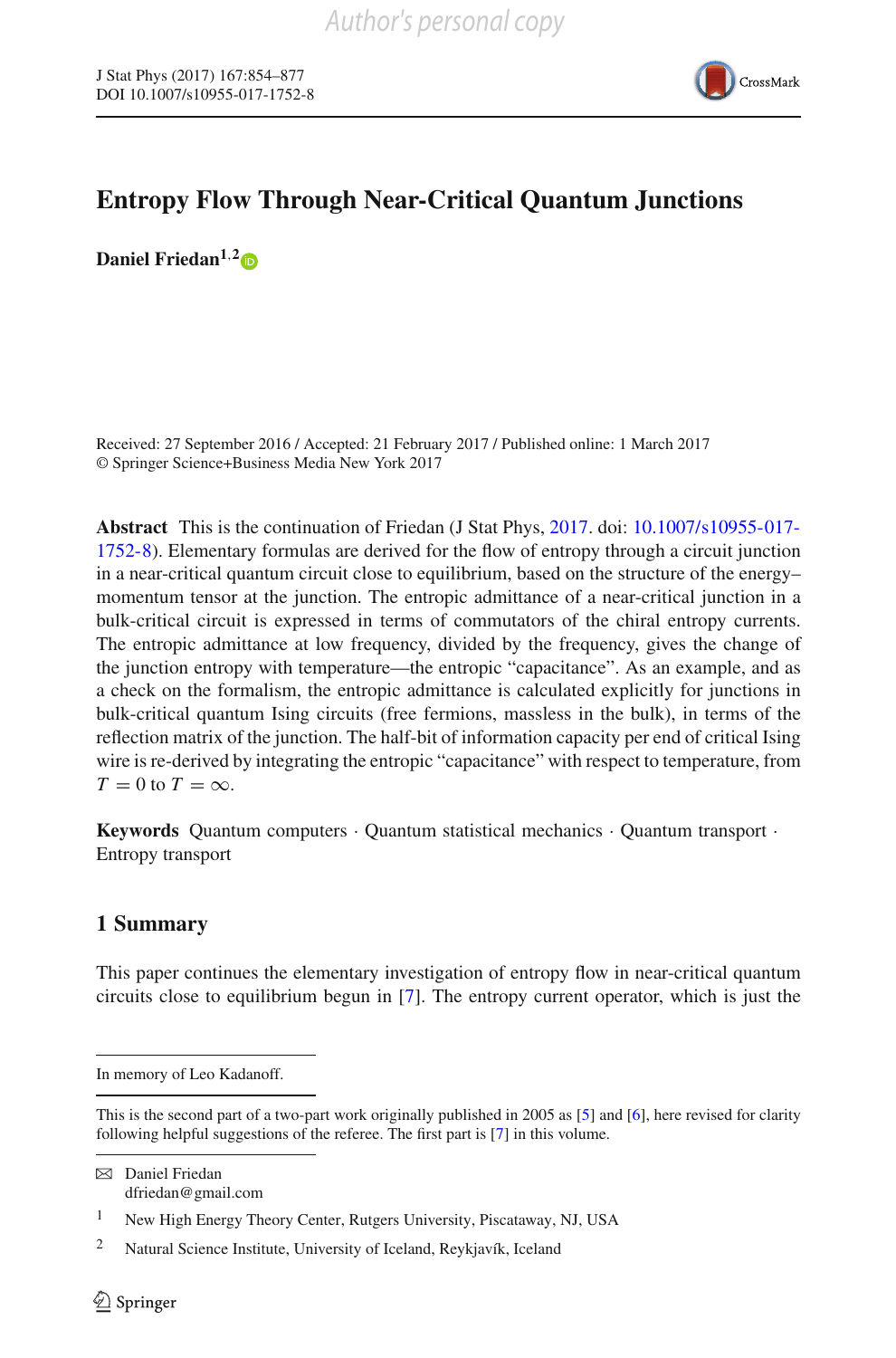energy current divided by the temperature,  $j_S(x, t) = k\beta T_t^x(x, t)$ , is used to analyze the flow of entropy through the general junction in a near-critical quantum circuit, especially when the quantum wires are critical in the bulk so that the only departure from criticality is in the junction. Entropy flows in and out of the junction in response to changes in the entropic potentials in the wires, which are just the temperature drops in the wires. The linear response coefficient for the entropy current is the entropic admittance of the junction. The junction entropy,  $s(T)$ , is the "charge" in the junction. The entropic "capacitance"—the temperature derivative, d*s*/d*T*—is extracted from the low frequency limit of the entropic admittance. The information capacity of the junction,  $s(\infty) - s(0)$  is found by integrating with respect to  $T$ . The junction entropy itself needs a global calculation, but changes in the junction entropy can be determined locally, by studying the entropy currents near the junction. A trivial example—the general junction in a bulk-critical Ising circuit (i.e., free fermions, massless in the bulk)—is done explicitly, to illustrate the formalism and check that it works. Definitions, notation and motivation are carried over from [\[7\]](#page-24-0). As explained there, the near-critical one-dimensional quantum systems under consideration are those that are described by 1+1 dimensional relativistic quantum field theories, and they are assumed to be close to equilibrium.

A junction consists of *N* quantum wires joined at a single point. The wires are labelled by indices  $A, B = 1...N$ . Each wire is parametrized by a spatial coordinate  $x \ge 0$ . The endpoints,  $x = 0$ , are all identified to form a single point, the junction. The entropy flow through the junction is analyzed in terms of the entropy currents in the *N* external wires attached to the junction. The junction is treated as a black box, from the point of view of the larger circuit containing it. The single point  $x = 0$  might stand for a complicated sub-circuit, but the internal structure of the junction shows itself only by its effects on the flow of entropy in and out of the junction.

Suppose that a small variation is made in the entropic potential in each wire,  $\Delta V_S(t)^B$  = e−*i*ω*<sup>t</sup> VS*(0)*B*, alternating at frequency ω. The change in the entropic potential is the local temperature drop,  $\Delta V_S(t)^B = -\Delta T(t)^B$ , on wire *B* outside the junction. The changing entropic potentials in the wires cause entropy currents to flow through the wires, in and out of the junction, given by a linear response formula:

$$
\Delta I_S(t)_A = \sum_{B=1}^N Y_S(\omega)_{AB} \Delta V_S(t)^B.
$$
 (1)

The entropic admittance matrix,  $Y_S(\omega)_{AB}$ , describes the entropy flow characteristics of the junction. Entropic admittance has fundamental units  $k^2/\hbar$ .

When the wires are bulk-critical, the entropy current is a sum of chiral currents,  $j_S(x, t)$   $\bar{A}$  $j_R(x, t) = j_L(x, t)$ , where  $j_R(x, t) = j_R(x - vt)$  is the right-moving entropy current in wire *A* and  $j_L(x, t) = j_L(x + vt)$  is the left-moving entropy current, v being the speed of "light" in the relativistic quantum field theory of the one-dimensional bulk-critical system. These are just the chiral energy currents of the conformally invariant bulk-critical system, divided by the temperature, *T* . The Kubo formula for the entropic admittance is re-written in terms of the chiral entropy currents:

<span id="page-2-0"></span>
$$
Y_S(\omega)_{AB} = \frac{1}{i\omega} \int_{-\infty}^{\infty} dt_1 e^{-i\omega(t_1 - t_2)} \left\{ \frac{i}{\hbar} \Big[ -j_L(0, t_1)_B, j_R(0, t_2)_A - j_L(0, t_2)_A \Big] \right\}_{eq}.
$$
 (2)

The time integral does not have the restriction  $t_1 \leq t_2$  which expresses causality in the general Kubo formula: the fact that the response happens after the perturbation. Causality is automatically enforced in [\(2\)](#page-2-0) by chirality, since a right-moving current cannot affect the

 $\circled{2}$  Springer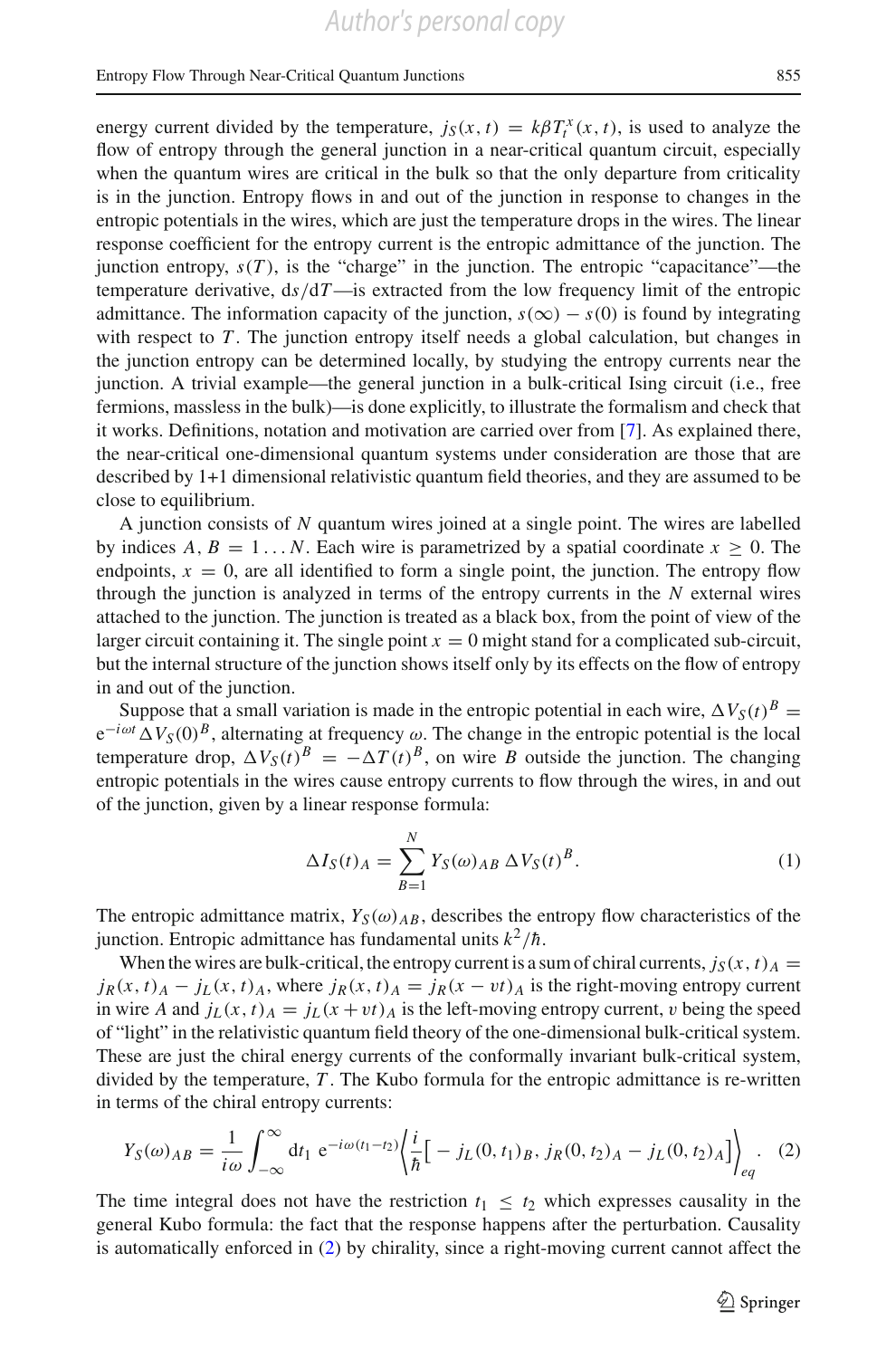junction, and a perturbation at the junction cannot produce any left-moving current. Equation [\(2\)](#page-2-0) exhibits  $Y_S(\omega)_{AB}$  as a well-behaved analytic function of  $\omega$ , free from the possibility of a short-time divergence, which can arise in the general Kubo formula in quantum field theory because of the restriction  $t_1 \leq t_2$ .

The Kubo formula is also re-written, again for bulk-critical wires, in the form

$$
\frac{1}{i\omega} \int_{-\infty}^{t_2} dt_1 e^{-i\omega(t_1 - t_2)} \left\langle \frac{i}{\hbar} \left[ j_S(x_1, t_1)_B, j_S(x_2, t_2)_A \right] \right\rangle_{eq}
$$
\n
$$
= e^{i\omega(x_1 + x_2)/v} Y_S(\omega)_{AB} - \left( e^{i\omega|x_1 - x_2|/v} - e^{i\omega(x_1 + x_2)/v} \right)
$$
\n
$$
\times \delta_{AB} \frac{c}{12} \frac{2\pi k^2}{\hbar} \left[ 1 + \left( \frac{\hbar \beta}{2\pi} \right)^2 \omega^2 \right]
$$
\n(3)

where  $x_1, x_2 > 0$  are arbitrary points on the wires and c is the bulk conformal central charge. This formula gives a way to extract  $Y_S(\omega)_{AB}$  from a measurement performed at a distance from the junction, by generating entropy current at an arbitrary point  $x_1 > 0$  in wire A, then detecting the induced entropy current at an arbitrary point  $x_2 > 0$  in wire *B*. These two elementary formulas for the entropic admittance are the basic results of this paper.

The net entropy current leaving the junction is  $\sum_{A=1}^{N} \Delta I_{S}(t)_{A}$ , so the change in the junction entropy,  $\Delta s(t)$ , is given by  $\partial_t \Delta s(t) = -i\omega \Delta s(t) = \sum_{A=1}^{N} \Delta I_S(t)A$ , so

$$
\Delta s(t) = \frac{1}{i\omega} \sum_{A,B=1}^{N} Y_S(\omega)_{AB} \Delta V_S(t)^B.
$$
 (4)

The change in the junction entropy with the junction temperature is

<span id="page-3-0"></span>
$$
\frac{\mathrm{d}s}{\mathrm{d}T} = \lim_{\omega \to 0} \frac{1}{i\omega} \sum_{A,B=1}^{N} Y_S(\omega)_{AB} \tag{5}
$$

because raising the temperature of the junction by  $\Delta T$  is equivalent to dropping the temperature on all of the wires outside the junction by the same amount,  $\Delta V_S(t)^B = -\Delta T(t)^B$  $\Delta T$ . Equation [\(5\)](#page-3-0) also gives the specific heat of the junction,  $T ds/dT$ . Integrating  $ds/dT$ with respect to *T* gives the junction entropy,  $s(T)$ , as a function of temperature, up to an additive constant. Integrating  $ds/dT$  from  $T = 0$  to  $T = \infty$  gives the total information capacity of the junction,  $s(\infty) - s(0)$ . This does not give the junction entropy itself. That requires a global calculation. But *changes* in  $s(T)$  can be calculated locally, near the junction, using the entropy current.

 $Y_S(\omega)_{AB}$  is a response function, therefore analytic in the upper half-plane. Equation [\(2\)](#page-2-0) exhibits  $Y_S(\omega)_{AB}$  as the Fourier transform in time of the equilibrium expectation value of a commutator of local operators, so the only singularities in  $Y_S(\omega)_{AB}$  at temperature  $T > 0$ should be poles in the lower half-plane. The gap between the real axis and the nearest pole of  $Y_S(\omega)_{AB}$  is the inverse of the characteristic response time of the junction in the channel *AB*. The zero temperature limit of these gaps can serve as analogs of the mass gap in a bulk quantum field theory.

The conformal invariance of the bulk-critical wires implies a vanishing formula:

$$
Y_S(2\pi i/\hbar \beta)_{AB} = 0.
$$
\n<sup>(6)</sup>

In a separate paper [\[9](#page-24-3)], this vanishing formula is used to re-write the proof of the gradient formula for the junction beta-function in terms of the real time statistical mechanics of the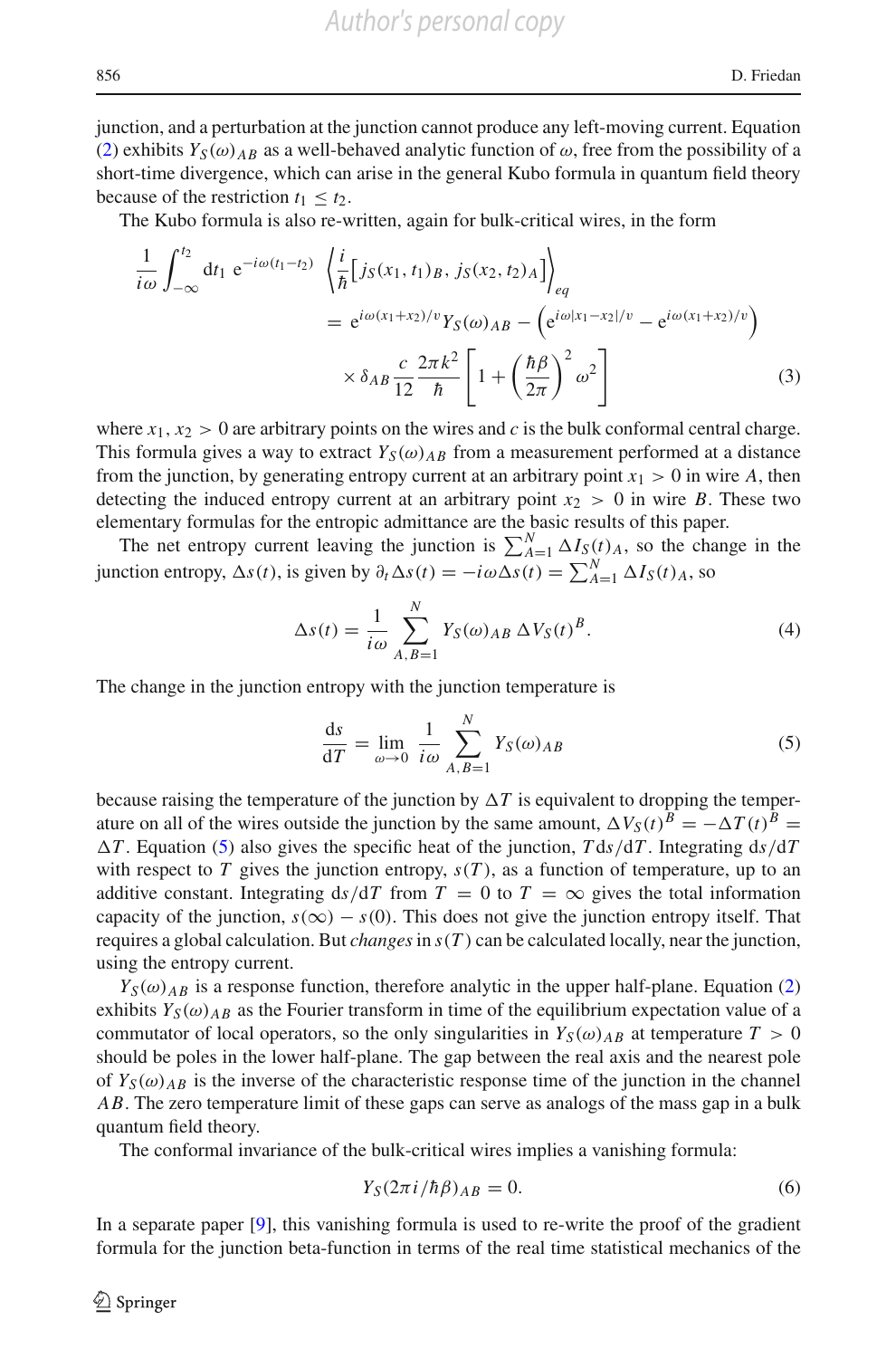entropy current. The gradient formula,  $\partial s/\partial \lambda^a = -g_{ab}(\lambda)\beta^b$ , was originally proved in the less physical language of euclidean quantum field theory [\[8](#page-24-4)].

As an example, and as a check on the formalism, [\(2\)](#page-2-0) is used to derive an explicit formula for  $Y_{\mathcal{S}}(\omega)$  *AB* for the general junction in a bulk-critical quantum Ising circuit. The 1+1 dimensional quantum field theory of such a circuit is a theory of free Majorana fermions, massless in the bulk [\[2](#page-24-5)[,4](#page-24-6)[,10,](#page-24-7)[11](#page-24-8)]. An Ising junction is characterized by its reflection matrix,  $R(\omega)_{B}^{A}$ , which gives the amplitude for left-moving fermions of energy  $\hbar\omega$  to enter the junction through wire *B*, then leave the junction as right-moving fermions through wire *A*. Equation [\(2\)](#page-2-0) is used to express the entropic admittance in terms of the reflection matrix:

$$
Y_S(\omega)_{AB} = \frac{k^2 \hbar \beta^2}{2\pi \omega} \int \int d\omega_1 d\omega_2 \, \delta(\omega_1 + \omega_2 - \omega) \left[ R(\omega_1)_B^A R(\omega_2)_B^A - \delta_B^A \right] \times \frac{1}{8} (\omega_1 - \omega_2)^2 \left( \frac{1}{1 + e^{-\beta \hbar \omega_2}} - \frac{1}{e^{\beta \hbar \omega_1} + 1} \right). \tag{7}
$$

Substituting in [\(5\)](#page-3-0) gives the specific heat of the junction,

<span id="page-4-3"></span>
$$
T\frac{\mathrm{d}s}{\mathrm{d}T} = \frac{k}{2\pi i} \int \mathrm{d}\eta \, \mathrm{Tr} \left[ R^{-1} R'(\eta) \right] \, \frac{(\beta \hbar \eta)^2 \mathrm{e}^{\beta \hbar \eta}}{2 \left( \mathrm{e}^{\beta \hbar \eta} + 1 \right)^2} . \tag{8}
$$

Integrating with respect to  $T$  gives  $s(T)$  up to a constant. These formulas apply to the general Ising junction.  $R(\omega)$  can depend on the temperature, as when the junction has internal structure. When  $R(\omega)$  does *not* depend on the temperature, the integral over *T* can be performed explicitly, giving

<span id="page-4-1"></span>
$$
s(T) - s(0) = \frac{k}{2\pi i} \int d\eta \operatorname{Tr} \left[ R^{-1} R'(\eta) \right] \frac{1}{2} \left[ \frac{\beta \hbar \eta}{e^{\beta \hbar \eta} + 1} + \ln \left( 1 + e^{-\beta \hbar \eta} \right) \right]. \tag{9}
$$

The information capacity is then

<span id="page-4-0"></span>
$$
s(\infty) - s(0) = \frac{k}{2\pi i} \int d\eta \, \text{Tr} \left[ R^{-1} R'(\eta) \right] \, \frac{1}{2} \ln 2. \tag{10}
$$

The information capacity consists of one half-bit for each pole of  $R(\omega)_{B}^{A}$  in the lower halfplane (or each zero in the upper half-plane), when  $R(\omega)$  is independent of temperature.

An elementary Ising junction, without substructure, has a reflection matrix that is independent of temperature, of the form

<span id="page-4-2"></span>
$$
R(\omega) = \frac{\omega - i\lambda^T \lambda}{\omega + i\lambda^T \lambda}
$$
\n(11)

where the matrix  $\lambda_B^A$  parametrizes the junction couplings (generalizing the boundary mag-netic field in a 1-wire junction). Equation [\(10\)](#page-4-0) then gives  $s(\infty) - s(0) = (N/2)k \ln 2$ . The information capacity of an elementary Ising junction is one half-bit per end of critical Ising wire. This reproduces a well-known result, at least for  $N = 1$ . For the case  $N = 1$ , the formula for  $s(T) - s(0)$ , obtained from [\(9\)](#page-4-1) and [\(11\)](#page-4-2), agrees with the formula for the boundary free energy and entropy of a single bulk-critical Ising wire, calculated directly [\[4](#page-24-6),[11](#page-24-8)]. The case  $N = 2$  is equivalent to a pair of free Majorana fermion fields on a single wire with boundary. When the reflection matrix is  $U(1)$ -invariant, this is equivalent to a single free massless Dirac fermion field on a wire with boundary, which is equivalent to the Toulouse limit of the spin-1/2 Kondo model. In this case, Eq. [\(9\)](#page-4-1) for the boundary entropy is identical to the formula for the boundary entropy in the spin-1/2 Kondo model, specialized to the Toulouse limit, as discussed in [\[12](#page-24-9)], for example. Equation [\(8\)](#page-4-3) for the junction specific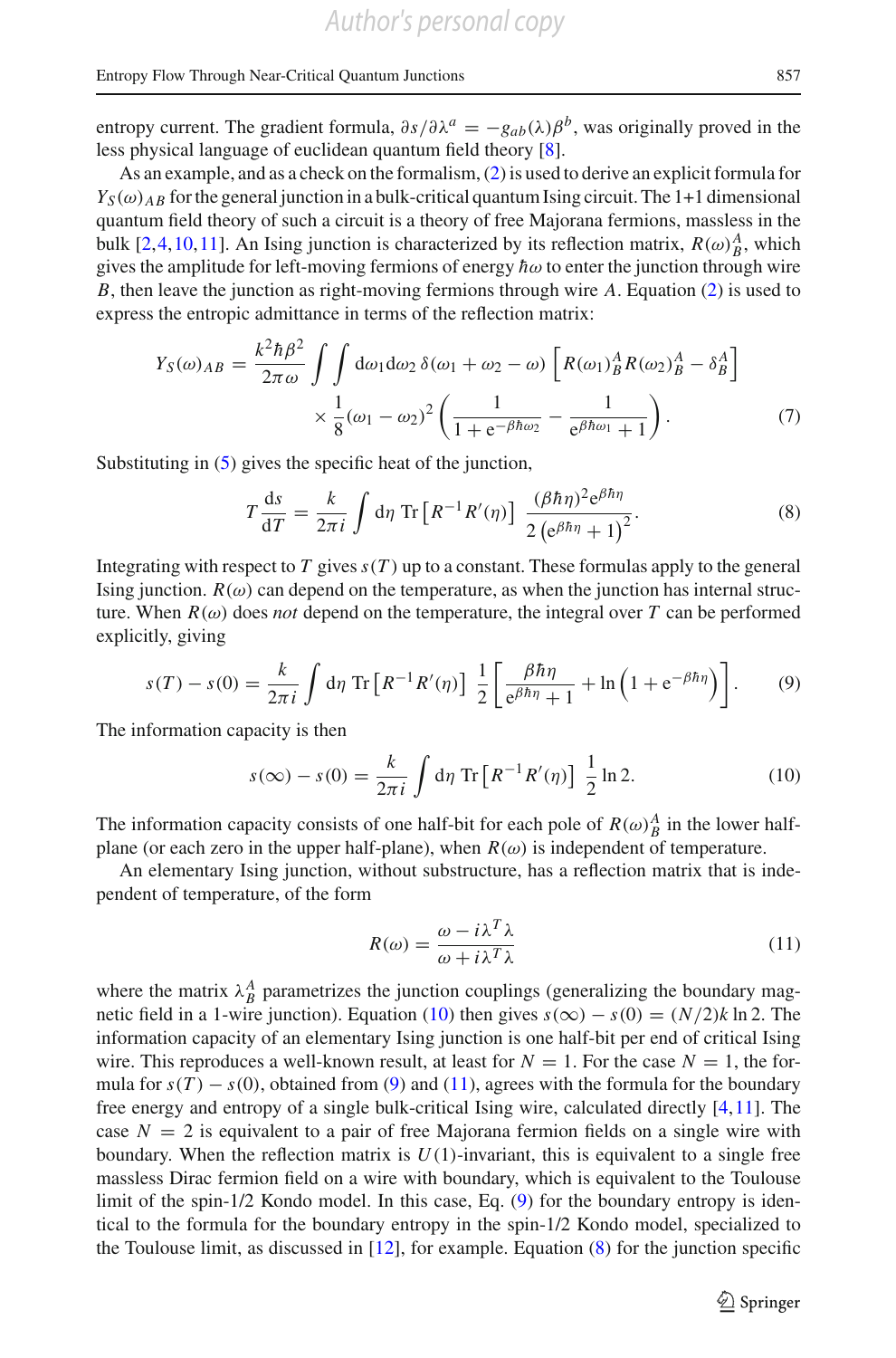heat is somewhat more general, allowing for the reflection matrix  $R(\omega)$  to be temperaturedependent. Still, the field theory of a bulk-critical Ising circuit is a theory of free fermions, so there is no difficulty to calculate the junction specific heat. It is done here as an illustration and check of the method of using the entropy current to describe the flow of entropy through the junction. The direct calculation of the junction entropy is global. First, the entropy of the whole system is calculated, then the bulk entropy of the wires is subtracted. What remains is the junction entropy. This is a subtle calculation, because boundary conditions are needed at the far ends of the wires, whose contributions to the total entropy must also be subtracted. Using the entropy current to calculate *changes* in the junction entropy is a local method that can be carried out in an arbitrarily small neighborhood of the junction.

#### **2 Entropy Flow Through a Junction**

The energy–momentum tensor of a quantum circuit consists of a bulk part, located in the wires, and a contribution located in the junction (see Appendix 1). The bulk energy–momentum tensor in wire *A* is  $T_v^{\mu}(x, t)$ <sup>*A*</sup>. The junction contributes only to the energy density. Its contribution is  $\delta(x)T_t^t(t)_{\text{junct}}$ , where  $T_t^t(t)_{\text{junct}}$  is the junction energy. The junction energy is conventionally written  $T_t^t(t)_{\text{junct}} = -\theta(t)$ . Energy and momentum are locally conserved in each bulk wire:

$$
0 = \partial_{\mu} T_{\nu}^{\mu}(x, t)_{A} . \tag{12}
$$

Energy is conserved at the junction:

<span id="page-5-0"></span>
$$
0 = -\partial_t \theta(t) + \sum_{A=1}^{N} T_t^x(0, t)_A.
$$
 (13)

The hamiltonian is

$$
H_0 = -\theta(t) + \sum_{A=1}^{N} \int_0^{\infty} dx \ T_t^t(x, t)_A.
$$
 (14)

The departure from criticality is expressed by the trace of the energy–momentum tensor, written  $\Theta(x, t) = -T^{\mu}_{\mu}(x, t)$ . It consists of the bulk contribution in each wire,  $\Theta(x, t)_{A} =$  $-T^{\mu}_{\mu}(x, t)$ <sub>*A*</sub>, and the contribution located in the junction,  $\delta(x)\theta(t)$ . When the wires are bulkcritical, the  $\Theta(x, t)$  all vanish. The departure from criticality is then entirely in the junction, expressed by

$$
\theta(t) = \beta^a(\lambda)\phi_a(t) \tag{15}
$$

where the  $\phi_a(t)$  are the relevant and marginal operators located in the junction, and  $\beta^a(\lambda)$ is the junction beta-function. The junction is critical when a change of scale has no effect, which is equivalent to  $\theta(t)$  being a multiple of the identity, which is equivalent to

$$
0 = \partial_t \theta(t) = \sum_{A=1}^{N} T_t^x(0, t)_A
$$
 (16)

which is also the condition that the boundary energy be stationary.

The entropy current operators in the wires are

$$
j_S(x,t)_A = k\beta T_t^x(x,t)_A.
$$
\n(17)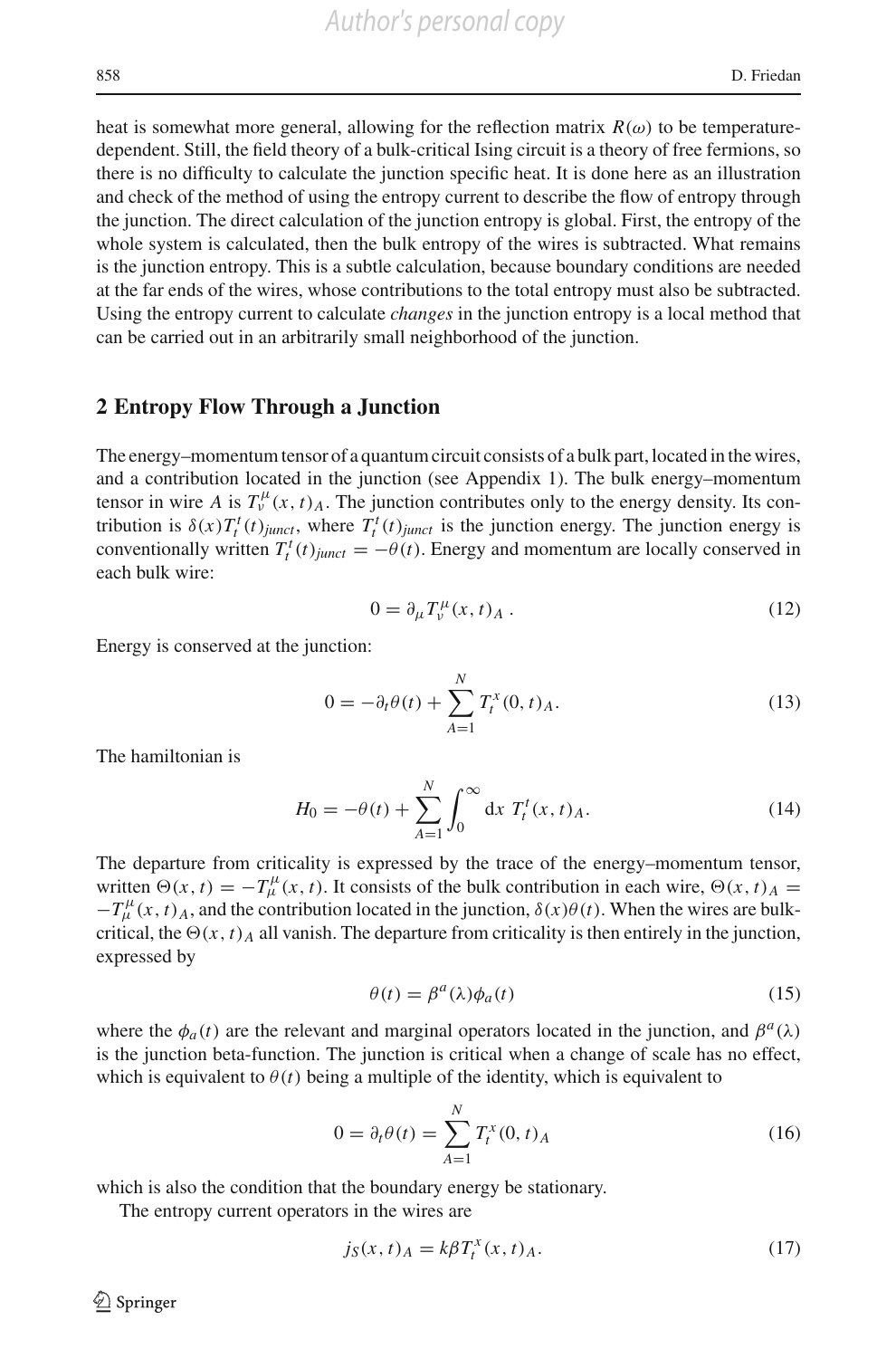The entropy density operators in the wires are

$$
\rho_S(x,t)_A = k\beta T_t^t(x,t)_A - \langle k\beta T_t^t(x,t)_A \rangle_{eq}.
$$
\n(18)

In addition, the junction makes a contribution,  $\delta(x)q_S(t)$ , to the entropy density operator, where

$$
q_S(t) = -k\beta\theta(t) + \langle k\beta\theta(t) \rangle_{eq}.
$$
\n(19)

 $q<sub>S</sub>(t)$  is the junction entropy operator. The entropy density operator measures the variation of the entropy density away from its equilibrium value.  $q<sub>S</sub>(t)$  measures the variation of the junction entropy away from its equilibrium value:

$$
\Delta s(t) = \langle q_S(t) \rangle. \tag{20}
$$

Conservation of energy at the junction implies conservation of entropy:

$$
0 = \partial_t q_S(t) + \sum_{A=1}^{N} j_S(0, t)_A.
$$
 (21)

Any change in the junction entropy is equal to the net flow of entropy into the junction.

The entropy flow characteristics of the junction are its responses to small changes in the entropic potentials on the wires. First consider a 1-wire junction, which is simply the boundary of a wire. Put a small alternating entropic potential,  $\Delta V_s(t)$ , outside the junction, constant along the wire:

$$
\Delta \Phi_S(x, t) = \Delta V_S(t) = e^{-i\omega t} \Delta V_S(0) \quad \text{for } x > x_1 \tag{22}
$$

where  $x_1$  is some fixed point very close to 0. The hamiltonian is perturbed by

$$
\Delta H = \int_0^\infty dx \, \rho_S(x, t) \Delta \Phi_S(x, t) = \Delta V_S(t) \int_{x_1}^\infty dx \, \rho_S(x, t). \tag{23}
$$

Entropy current will flow in response to the perturbation, in and out of the boundary, at frequency  $\omega$ . In the linear response approximation, the induced current is

$$
\Delta I_S(t) = \Delta \langle j_S(0, t) \rangle = Y_S(\omega) \Delta V_S(t), \tag{24}
$$

where the linear response coefficient,  $Y_S(\omega)$ , is the entropic admittance of the boundary.  $Y<sub>S</sub>(0) = 0$  for a 1-wire junction, because the entropy flowing into the boundary encounters the same entropic potential as the entropy flowing out, when  $\omega = 0$ .

A uniform small change in the entropic potential, constant over the whole system, has no effect, because the hamiltonian is perturbed by a multiple of itself. Therefore, raising the entropic potential by  $\Delta V_S(t)$  everywhere outside the boundary is equivalent to lowering the potential on the boundary by  $\Delta V_S(t)$ . The perturbation can just as well be written  $\Delta H(t)$  =  $-\Delta V_S(t)q_S(t)$ . Now measure the entropy current at a point  $x_2 > 0$  very near the boundary. The Kubo formula for the entropy current is

$$
\Delta \langle j_S(x_2, t_2) \rangle = \int_{-\infty}^{t_2} dt_1 \left\langle \frac{i}{\hbar} \left[ \Delta H(t_1), j_S(x_2, t_2) \right] \right\rangle_{eq}
$$
  
=  $\Delta V_S(0, t_2) \int_{-\infty}^{t_2} dt_1 e^{-i\omega(t_1 - t_2)} \left\langle \frac{-i}{\hbar} \left[ q_S(t_1), j_S(x_2, t_2) \right] \right\rangle_{eq}$  (25)

 $\circled{2}$  Springer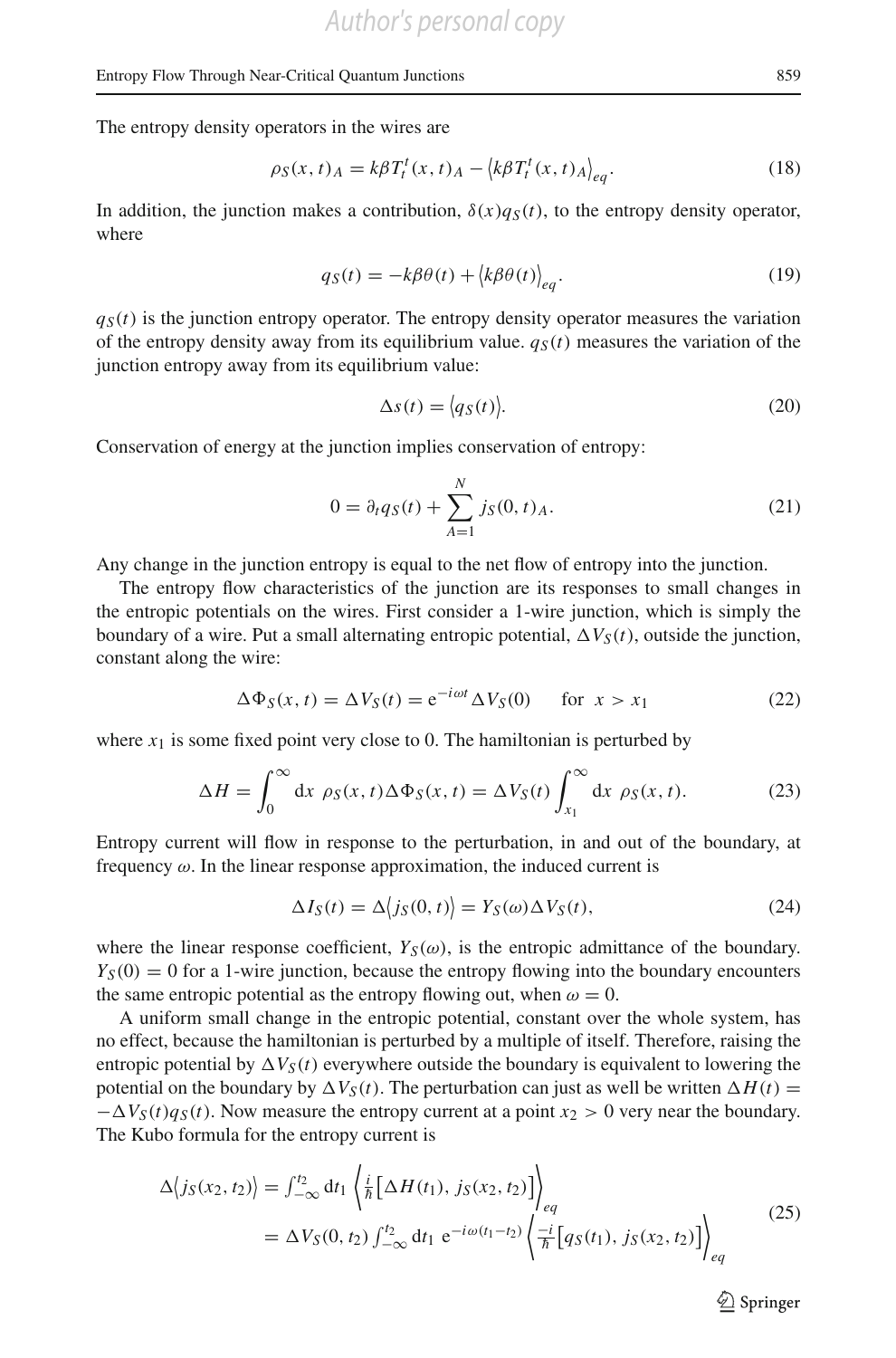so the entropic admittance is

$$
Y_S(\omega) = \lim_{x_2 \to 0} \int_{-\infty}^{t_2} dt_1 \ e^{-i\omega(t_1 - t_2)} \left\{ \frac{-i}{\hbar} \left[ q_S(t_1), j_S(x_2, t_2) \right] \right\}_{eq}
$$
 (26)

Conservation of entropy at the junction,  $0 = \partial_t q_S(t) + j_S(0, t)$ , allows the Kubo formula to be written

$$
Y_S(\omega) = \lim_{x_2 \to 0} \frac{1}{i\omega} \int_{-\infty}^{t_2} dt_1 \ e^{-i\omega(t_1 - t_2)} \left\{ \frac{i}{\hbar} \left[ j_S(0, t_1), j_S(x_2, t_2) \right] \right\}_{eq} . \tag{27}
$$

The change of the boundary entropy is then

$$
\Delta s(t) = \langle q_S(t) \rangle = (i\omega)^{-1} \langle j_S(t) \rangle = (i\omega)^{-1} Y_S(\omega) \Delta V_S(t). \tag{28}
$$

In the static limit,

$$
\Delta s = C_S \Delta V_S \tag{29}
$$

where

$$
C_S = \lim_{\omega \to 0} \left( i\omega \right)^{-1} Y_S(\omega). \tag{30}
$$

Change of entropic charge divided by change of entropic potential might be called the entropic "capacitance" of the boundary (abusing the electrical analogy). The entropic potential of the boundary has been *lowered* by  $\Delta V_s$ , which is equivalent to *raising* the temperature of the boundary by  $\Delta T = \Delta V_S$ , so the entropic "capacitance" is

$$
C_S = \frac{\mathrm{d}s}{\mathrm{d}T}.\tag{31}
$$

The specific heat of the boundary is  $T ds/dT = TC_S$ .

For an *N*-wire junction, impose small alternating potentials,  $\Delta V_S(t)^B$ ,  $B = 1...N$ , on the wires outside the junction:

$$
\Delta \Phi_S(x, t)^B = \Delta V_S(t)^B = e^{-i\omega t} \Delta V_S(0)^B \quad \text{for } x > x_1.
$$
 (32)

The induced entropy current flowing out of the junction through wire *A* is

$$
\Delta I_S(t)_A = \lim_{x_2 \to 0} \Delta \langle j_S(x_2, t)_A \rangle = \sum_{B=1}^N Y_S(\omega)_{AB} \Delta V_S(t)^B.
$$
 (33)

The linear response coefficients,  $Y_S(\omega)_{AB}$ , form the entropic admittance matrix of the junction. The entropic potential in the wires perturbs the hamiltonian by

$$
\Delta H(t)_1 = \sum_{B=1}^N \int_{x_1}^\infty dx \, \rho_S(x, t)_B \Delta V_S(t)^B \tag{34}
$$

which is gauge equivalent to

$$
\Delta H(t) = \sum_{B=1}^{N} j_S(x_1, t)_B \frac{1}{i\omega} \Delta V_S(t)^B.
$$
\n(35)

That is, the difference is

$$
\Delta H(t) - \Delta H(t)_1 = \partial_t \left[ \sum_{B=1}^N \int_{x_1}^\infty dx \, \rho_S(x, t)_B \frac{1}{i\omega} \Delta V_S(t)^B \right]. \tag{36}
$$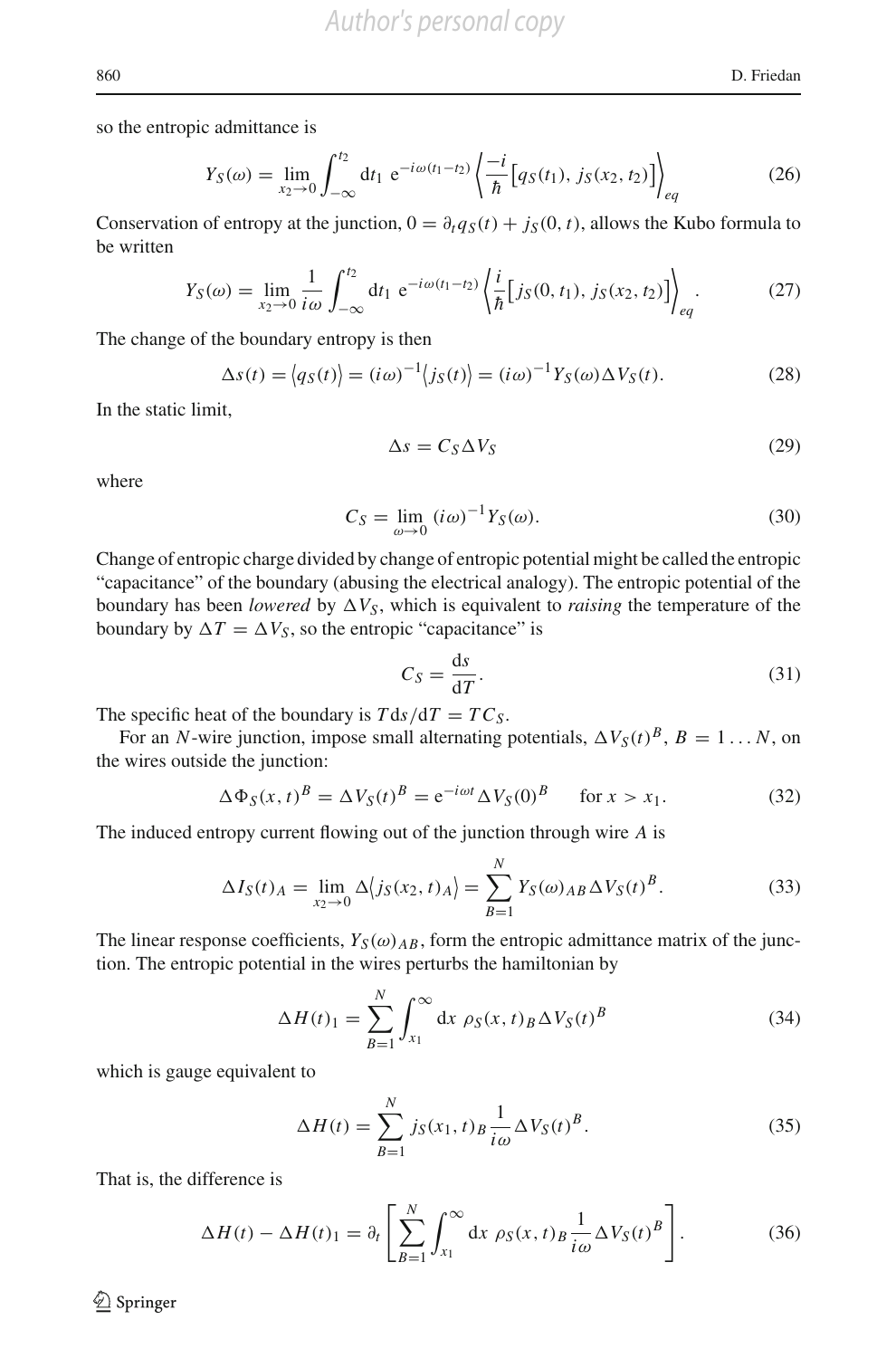The Kubo formula for the induced entropy current at a point, *x*2, in wire *A* is

<span id="page-8-0"></span>
$$
\Delta \langle j_{S}(x_{2}, t_{2})_{A} \rangle = \int_{-\infty}^{t_{2}} dt_{1} \left\langle \frac{i}{\hbar} \Big[ \Delta H(t_{1})_{1}, j_{S}(x_{2}, t_{2})_{A} \Big] \right\rangle_{eq}
$$
\n
$$
= \int_{-\infty}^{t_{2}} dt_{1} \left\langle \frac{i}{\hbar} \Big[ \Delta H(t_{1}), j_{S}(x_{2}, t_{2})_{A} \Big] \right\rangle_{eq}
$$
\n
$$
- \frac{1}{i\omega} \Delta V_{S}(t_{2})^{B} \left\langle \int_{x_{1}}^{\infty} dx \frac{i}{\hbar} \Big[ \rho_{S}(x, t_{2})_{B}, j_{S}(x_{2}, t_{2})_{A} \Big] \right\rangle_{eq}.
$$
\n(37)

If  $x_2 < x_1$ , then the equal-time commutator in the second term is zero, because the operators are separated in space. On the other hand, if  $x_2 > x_1$ , then

$$
\left\langle \int_{x_1}^{\infty} dx \frac{i}{\hbar} \left[ \rho_S(x, t_2)_B, j_S(x_2, t_2)_A \right] \right\rangle_{eq} = k\beta \left\langle \int_{x_1}^{\infty} dx \frac{i}{\hbar} \left[ T_t^t(x, t_2)_B, j_S(x_2, t_2)_A \right] \right\rangle_{eq}
$$

$$
= k\beta \delta_{AB} \left\langle \partial_t j_S(x_2, t_2)_A \right\rangle_{eq}
$$
(38)

which vanishes, since nothing changes with time when the system is in equilibrium. Since the second term on the rhs of [\(37\)](#page-8-0) always vanishes,

$$
\Delta \langle j_S(x_2, t_2)_{A} \rangle = \sum_{B=1}^{N} \int_{-\infty}^{t_2} dt_1
$$
  
 
$$
\times \frac{1}{i\omega} \Delta V_S(t_1)^B \Biggl\langle \frac{i}{\hbar} \Bigl[ j_S(x_1, t_1)_B, j_S(x_2, t_2)_A \Bigr] \Biggr\rangle_{eq}
$$
 (39)

and the entropic admittance matrix is

<span id="page-8-1"></span>
$$
Y_S(\omega)_{AB} = \lim_{x_1, x_2 \to 0} \frac{1}{i\omega} \int_{-\infty}^{t_2} dt_1
$$
  
× e<sup>-iω(t\_1-t\_2)</sup>  $\left\{ \frac{i}{\hbar} [j_S(x_1, t_1)_B, j_S(x_2, t_2)_A] \right\}_{eq}$ . (40)

The change in the junction entropy is

$$
\partial_t s(t) = \partial_t \langle q_S(t) \rangle = \sum_{A=1}^N \langle -j_S(0, t)_A \rangle \tag{41}
$$

so

$$
\Delta s(t) = \frac{1}{i\omega} \sum_{A=1}^{N} \sum_{B=1}^{N} Y_S(\omega)_{AB} \Delta V_S(t)^B.
$$
 (42)

In the static limit,

$$
\Delta s = \sum_{B=1}^{N} C_{SB} \Delta V_S^B \tag{43}
$$

where

$$
C_{SB} = \lim_{\omega \to 0} \frac{1}{i\omega} \sum_{A=1}^{N} Y_S(\omega)_{AB}.
$$
 (44)

 $\hat{2}$  Springer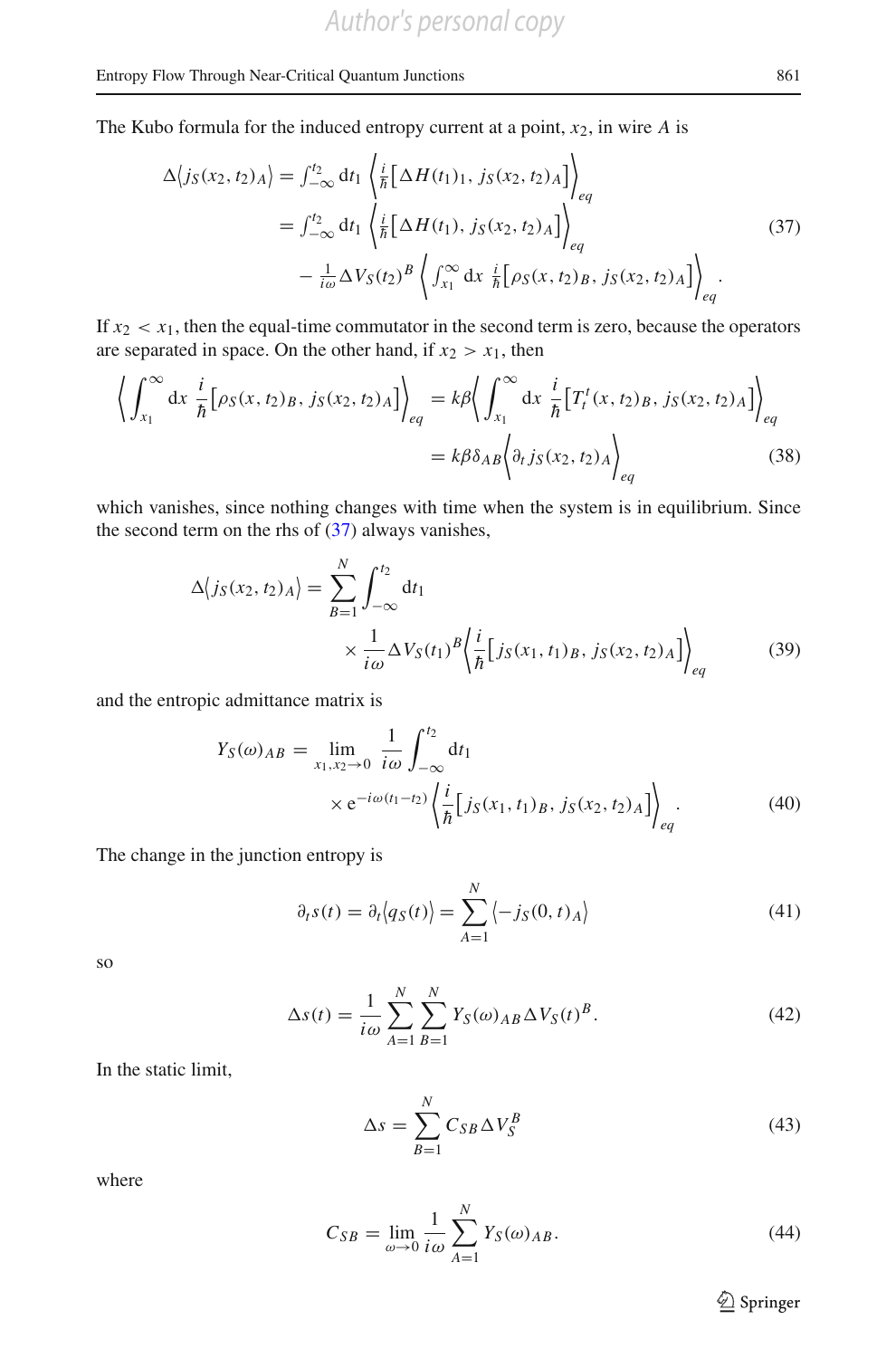$C_{SB}$  is the entropic "capacitance" of the junction (still abusing the electrical analogy). Again, raising the temperature of the junction by  $\Delta T$  is equivalent to raising the entropic potential everywhere outside the junction by  $\Delta V_S^B = \Delta T$ , so

$$
\frac{ds}{dT} = C_S = \sum_{B=1}^{N} C_{SB} = \lim_{\omega \to 0} \frac{1}{i\omega} \sum_{A,B=1}^{N} Y_S(\omega)_{AB}
$$
(45)

where  $C_S$  is the total entropic "capacitance" of the junction.

## **3 The Continuity Equation at a Junction**

The change in the junction entropy is given by the time evolution equation

$$
\partial_t \langle q_S(t) \rangle = \langle \partial_t q_S(t) \rangle + \langle \frac{i}{\hbar} \big[ \Delta H(t), q_S(t) \big] \rangle.
$$
 (46)

The equal-time commutator vanishes, because the entropic potential,  $\Phi_S(x, t)^A = \Delta V_S(t)^A$ , is imposed slightly outside the junction, in the region  $x > x_1$ . But the change in the junction entropy should properly include also the changes in entropy in the wires very near the junction:

$$
\partial_t \bigg( \sum_{A=1}^N \int_0^{x_2} \mathrm{d}x \, \rho_S(x, t)_A \bigg). \tag{47}
$$

This can be calculated using the continuity equation for entropy flow in wires derived in [\[7](#page-24-0)]:

$$
\partial_t \langle \rho_S(x, t) \rangle + \partial_x \langle j_S(x, t) \rangle = -k \beta \partial_x \Phi_S(x, t) \langle j_S(x, t) \rangle \n- k \beta \partial_x \left[ \Phi_S(x, t) \langle j_S(x, t) \rangle \right].
$$
\n(48)

The result is

$$
\partial_t \left\{ q_S(t) + \sum_{A=1}^N \int_0^{x_2} dx \, \rho_S(x, t) \, A \right\} + \left\langle \sum_{A=1}^N j_S(x_2, t) \, A \right\rangle = -k \beta \Delta V_S(t)^A \left\{ j_S(x_1, t) \, A + j_S(x_2, t) \, A \right\}.
$$
\n(49)

Note that this is still a local calculation at the junction. The result depends only on the values of the entropic potential in the wires near the junction. Now take  $x_1, x_2 \rightarrow 0$ , including in the change of junction entropy the changes of entropy in the wires near the junction:

$$
\partial_t \langle q_S(t) \rangle + \sum_{A=1}^N \langle j_S(0, t)_A \rangle = -2k\beta \sum_{A=1}^N \Delta V_S(t)^A \langle j_S(0, t)_A \rangle.
$$
 (50)

This is the continuity equation for entropy at the junction. It is an exact equation. There is no linear response approximation, no assumption that  $\Delta V_S(t)^A$  is small, so it is better written

$$
\partial_t \langle q_S(t) \rangle + \sum_{A=1}^N \langle j_S(0, t)_A \rangle = -2k\beta \sum_{A=1}^N V_S(t)^A \langle j_S(0, t)_A \rangle \tag{51}
$$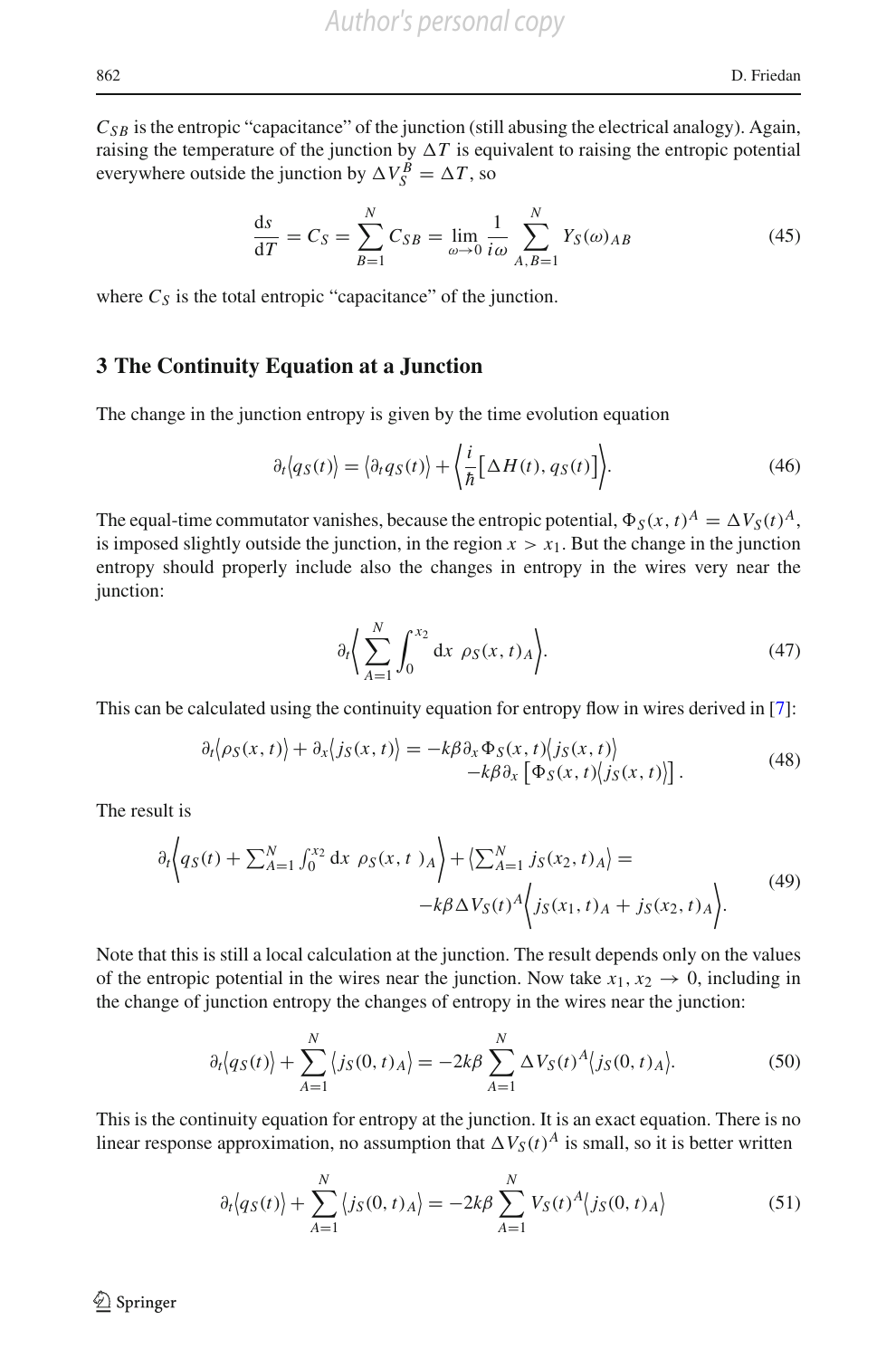or

$$
\partial_t s(t) + \sum_{A=1}^N I_S(t)_A = -2k\beta \sum_{A=1}^N V_S(t)^A I_S(t)_A
$$
\n(52)

where  $I_S(t)_A = \langle j_S(0, t)_A \rangle$ .

# **4 Junctions in Bulk-Critical Quantum Circuits**

Assume now that all the wires are critical in the bulk:

$$
\Theta(x,t)_A = -T^{\mu}_{\mu}(x,t)_A = 0.
$$
\n(53)

Any departure from criticality is in the junction. The entropy current in each bulk-critical wire separates into chiral entropy currents (see Appendix 2):

$$
j_S(x, t)_A = j_R(x, t)_A - j_L(x, t)_A
$$
\n(54)

$$
\rho_S(x,t)_A = v^{-1} j_R(x,t)_A + v^{-1} j_L(x,t)_A \tag{55}
$$

where

$$
j_R(x, t)_A = j_R(x - vt)_A
$$
\n(56)

is the right-moving entropy current, and

$$
j_L(x, t)_A = j_L(x + vt)_A \tag{57}
$$

is the left-moving entropy current. The operators  $j_R(x - vt)$ <sup>*A*</sup> and  $j_L(x + vt)$ <sup>*A*</sup> are defined on the entire real line, because, although *x* cannot be negative, the time *t* can range from  $-\infty$ to  $+\infty$ . The rate of change of the junction entropy is the net rate of inflow,

<span id="page-10-1"></span>
$$
\partial_t q_S = \sum_{A=1}^N j_L(0, t)_A - \sum_{A=1}^N j_R(0, t)_A.
$$
 (58)

The equilibrium expectation values of commutators of the chiral currents vanish in regions of space-time where effects are forbidden by causality and chirality:

<span id="page-10-0"></span>
$$
\langle [j_R(x_1, t_1)_B, j_R(x_2, t_2)_A] \rangle_{eq} = 0 \quad \text{if } A \neq B \text{ or } t_2 - t_1 \neq (x_2 - x_1)/v \tag{59}
$$

$$
\langle [j_L(x_1, t_1)_B, j_L(x_2, t_2)_A] \rangle_{eq} = 0 \quad \text{if } A \neq B \text{ or } t_2 - t_1 \neq (x_1 - x_2)/v \tag{60}
$$

$$
\langle [j_R(x_1, t_1)_B, j_L(x_2, t_2)_A] \rangle_{eq} = 0 \quad \text{if } t_1 - t_2 < (x_1 + x_2)/v \tag{61}
$$

$$
\langle [j_L(x_1, t_1)_B, j_R(x_2, t_2)_A] \rangle_{eq} = 0 \quad \text{if } t_2 - t_1 < (x_1 + x_2)/v. \tag{62}
$$

The first two identities express the fact that any commutator of two currents of the same chirality is an equal-time commutator. The last two identities express the fact that the leftmoving current at  $x_1$  cannot affect the right-moving current at  $x_2$  before a signal has time to travel from  $x_1$  to the junction then back to  $x_2$ , and the fact that the right-moving current cannot affect the left-moving current at all. For the first identity, use time-translation invariance and chirality to write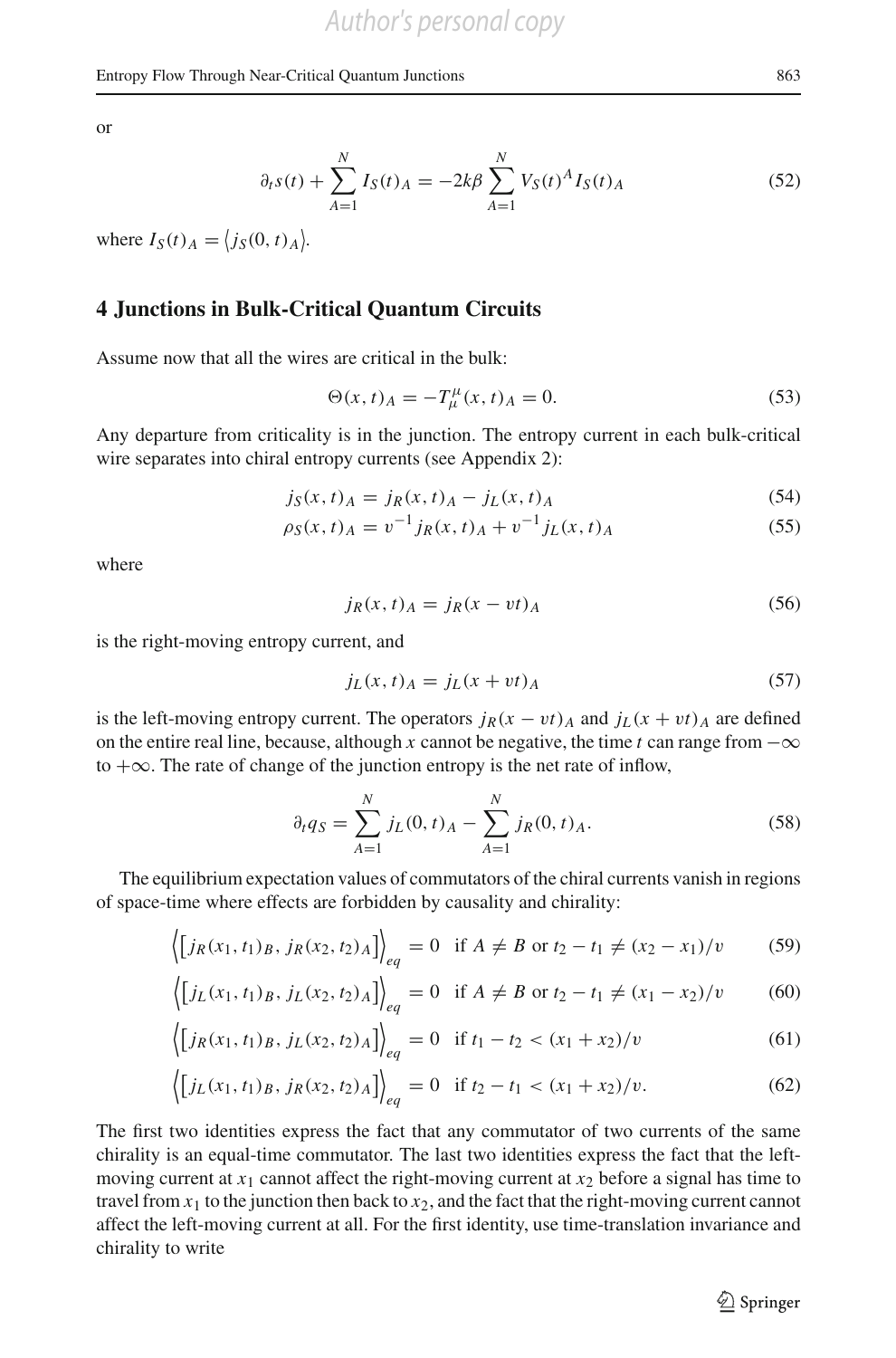864 D. Friedan

$$
\left\langle \left[ j_R(x_1, t_1)_B, j_R(x_2, t_2)_A \right] \right\rangle_{eq} = \left\langle \left[ j_R(x_1 - vt_1 + vt_2 + vt, t_2)_B, j_R(x_2 + vt, t_2)_A \right] \right\rangle_{eq} \tag{63}
$$

for any *t* sufficiently large, such that  $x_2 + vt > 0$  and  $x_1 - vt_1 + vt_2 + vt > 0$ . The commutator on the rhs is then an equal-time commutator, which vanishes if  $A \neq B$  or if  $x_1 - x_2 - vt_1 + vt_2 \neq 0$ . The second identity, [\(60\)](#page-10-0), is derived in the same way. For the third identity, [\(61\)](#page-10-0), write

$$
\langle [j_R(x_1, t_1)_B, j_L(x_2, t_2)_A] \rangle_{eq} = \langle [j_R(x_1 - vt_1 + vt_2 - vt, t_2)_B, j_L(x_2 + vt, t_2)_A] \rangle_{eq}
$$
\n(64)

whenever  $x_1 - vt_1 + vt_2 - vt > 0$  and  $x_2 + vt > 0$ , which is possible if and only if  $t_1 - t_2 < (x_2 + x_1)/v$ . The commutator on the rhs is then an equal-time commutator at nonzero spatial separation, so is zero. The fourth identity, [\(62\)](#page-10-0), follows in the same way.

For  $t_1 < t_2$ , Eqs. [\(59\)](#page-10-0), [\(60\)](#page-10-0), and [\(61\)](#page-10-0) imply that

$$
\left\{ [j_S(x_1, t_1)_B, j_S(x_2, t_2)_A] \right\}_{eq} = \begin{cases} \left\langle [j_R(x_1, t_1)_B - j_L(x_1, t_1)_B, j_R(x_2, t_2)_A] \right\rangle_{eq} & \text{if } x_1 < x_2\\ \left\langle [-j_L(x_1, t_1)_B, j_R(x_2, t_2)_A - j_L(x_2, t_2)_A] \right\rangle_{eq} & \text{if } x_1 > x_2. \end{cases} \tag{65}
$$

Then

<span id="page-11-2"></span>
$$
\frac{1}{i\omega} \int_{-\infty}^{t_2} dt_1 e^{-i\omega(t_1 - t_2)} \left\langle \frac{i}{\hbar} \left[ j_S(x_1, t_1)_B, j_S(x_2, t_2)_A \right] \right\rangle_{eq}
$$
\n
$$
= \frac{1}{i\omega} \int_{-\infty}^{\infty} dt_1 e^{-i\omega(t_1 - t_2)} \left\langle \frac{i}{\hbar} \left[ j_R(x_1, t_1)_B - j_L(x_1, t_1)_B, j_R(x_2, t_2)_A \right] \right\rangle_{eq} \text{ if } x_1 < x_2
$$
\n
$$
\left\langle \frac{i}{\hbar} \left[ -j_L(x_1, t_1)_B, j_R(x_2, t_2)_A - j_L(x_2, t_2)_A \right] \right\rangle_{eq} \text{ if } x_1 > x_2 \tag{66}
$$

where the restriction to  $t_1 \leq t_2$  in the time integrals on the rhs has been dropped because the integrands vanish when  $t_1 > t_2$ , by [\(59\)](#page-10-0), [\(60\)](#page-10-0), and [\(62\)](#page-10-0).

A possible ambiguity in Eq. [\(40\)](#page-8-1) for  $Y_S(\omega)_{AB}$  is now apparent. Taking the limit  $x_1, x_2 \to 0$ with  $x_1 < x_2$  gives one expression for  $Y_S(\omega)_{AB}$ :

<span id="page-11-0"></span>
$$
Y_S(\omega)_{AB}^{12} = \frac{1}{i\omega} \int_{-\infty}^{\infty} dt_1 e^{-i\omega(t_1 - t_2)} \times \left\langle \frac{i}{\hbar} \left[ j_R(0, t_1)_B - j_L(0, t_1)_B, j_R(0, t_2)_A \right] \right\rangle_{eq}.
$$
 (67)

Taking the limit with  $x_1 > x_2$  gives another expression:

<span id="page-11-1"></span>
$$
Y_S(\omega)_{AB}^{21} = \frac{1}{i\omega} \int_{-\infty}^{\infty} dt_1 e^{-i\omega(t_1 - t_2)} \times \left\{ \frac{i}{\hbar} \Big[ -j_L(0, t_1)_B, j_R(0, t_2)_A - j_L(0, t_2)_A \Big] \right\}_{eq}.
$$
 (68)

 $\bigcirc$  Springer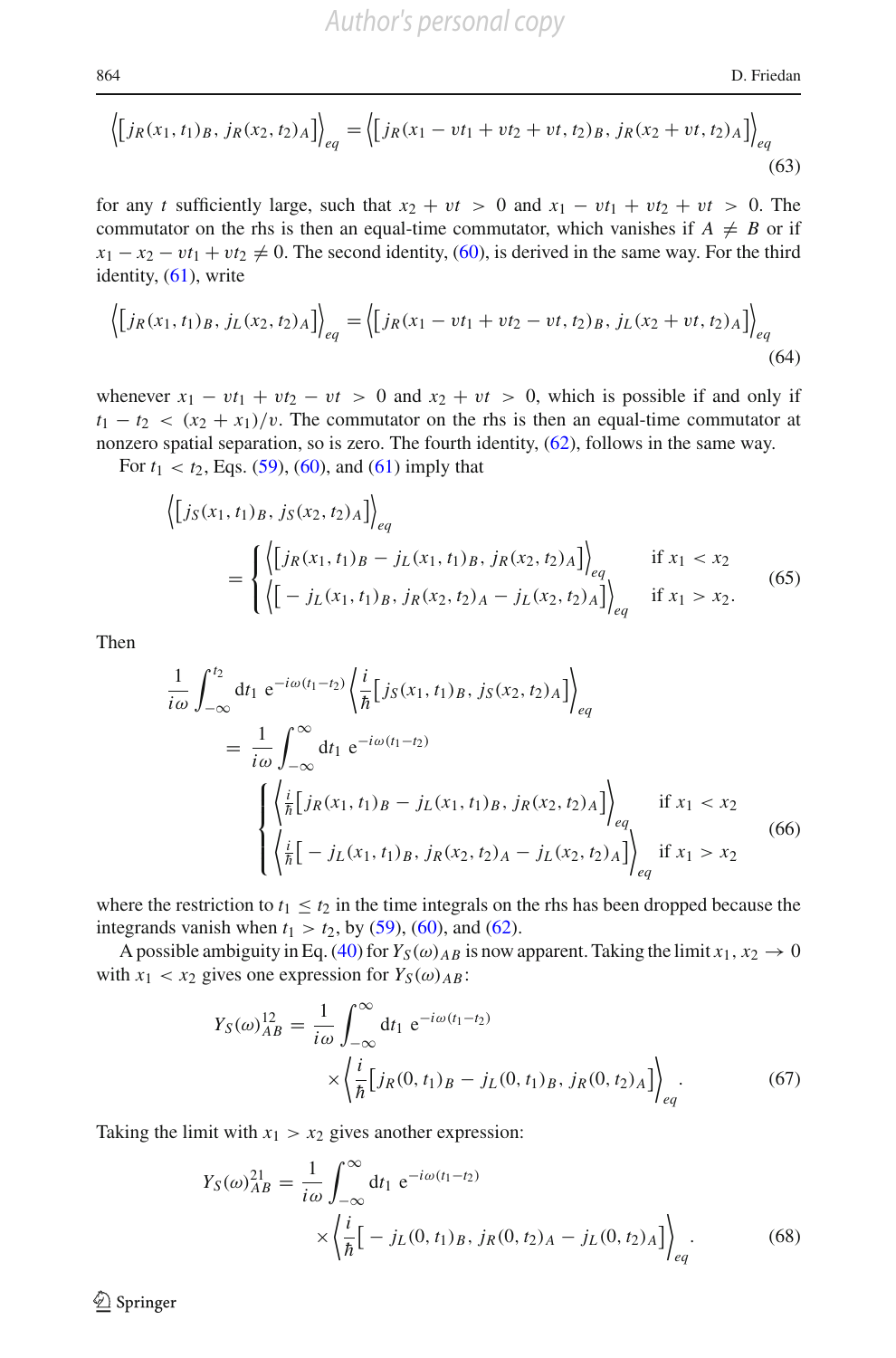The difference involves only the commutators of currents of the same chirality. These commutators are completely determined by bulk conformal invariance [(see [\(171\)](#page-22-0) and [\(172\)](#page-22-0) of Appendix 2], with the result that

$$
Y_S(\omega)_{AB}^{21} - Y_S(\omega)_{AB}^{12} = \delta_{AB} 2k \beta \langle j_S(0, t)_A \rangle, \tag{69}
$$

so the ambiguity only exists when there are nonzero entropy currents flowing in equilibrium. As explained in [\[7\]](#page-24-0) at the end of Sect. [1,](#page-20-0) persistent equilibrium currents are possible because of the isolation of the near-critical degrees of freedom from the environment. In the circuit laws for entropy, the choice between  $Y_S(\omega)_{AB}^{12}$  and  $Y_S(\omega)_{AB}^{21}$  is a matter of convention, as long as the convention is used consistently. For the local analysis of a junction connected to open wires, the appropriate choice depends on the situation. To describe the change in the entropy currents due to a change  $\Delta T(t)$  in the junction temperature, the appropriate choice is  $Y_S(\omega)_{AB}^{12}$ :

<span id="page-12-1"></span>
$$
\Delta I_S(t)_A = \sum_{B=1}^N Y_S(\omega)_{AB}^{12} \Delta T(t).
$$
 (70)

The entropic potential on the junction is changed by  $-\Delta T(t)$ , then the resulting currents are observed outside the junction, i.e.,  $x_1 < x_2$ . On the other hand, to describe the change in the junction entropy due to changes,  $\Delta T(t)^B = -\Delta V_S(t)^B$ , in the temperatures of the wires, the appropriate choice is  $Y_S(\omega)_{AB}^{21}$ :

<span id="page-12-2"></span>
$$
\Delta s(t) = \sum_{B=1}^{N} \left( \frac{1}{i\omega} \sum_{A=1}^{N} Y_S(\omega)_{AB}^{21} \right) \Delta V_S(t)^B.
$$
 (71)

The entropic potential is changed in the wires outside the junction, then the net flow of entropy into the junction in measured at the junction, i.e.,  $x_1 > x_2$ .

For either choice of convention,  $Y_S(\omega)_{AB}$  is manifestly a well-defined analytic function of the frequency, given by  $(67)$  or  $(68)$ . The original Kubo formula,  $(40)$ , has the possibility of a short-time divergence, because of the restriction to  $t_1 \leq t_2$  in the integral over time. There is no such possibility in [\(67\)](#page-11-0) or [\(68\)](#page-11-1), since  $Y_S(\omega)_{AB}$  is simply the Fourier transform in time of a commutator of local operators.

Define the Fourier modes of the chiral entropy currents by

$$
j_R(x,t)_A = \frac{1}{2\pi} \int_{-\infty}^{\infty} d\omega \ e^{-i\omega(t-x/v)} \tilde{j}_R(\omega)_A
$$
 (72)

$$
j_L(x,t)_A = \frac{1}{2\pi} \int_{-\infty}^{\infty} d\omega \ e^{-i\omega(t+x/v)} \tilde{j}_L(\omega)_A.
$$
 (73)

Equations  $(67)$  and  $(68)$  are equivalent to

<span id="page-12-0"></span>
$$
2\pi\delta(\omega'+\omega)\hbar\omega Y_{S}(\omega)_{AB}^{12} = \left\langle \left[\tilde{j}_{R}(\omega')_{B} - \tilde{j}_{L}(\omega')_{B}, \tilde{j}_{R}(\omega)_{A}\right]\right\rangle_{eq} \tag{74}
$$

$$
2\pi\delta(\omega'+\omega)\hbar\omega Y_{S}(\omega)_{AB}^{21} = \left\langle \left[ -\tilde{J}_{L}(\omega')_{B}, \tilde{J}_{R}(\omega)_{A} - \tilde{J}_{L}(\omega)_{A} \right] \right\rangle_{eq}.
$$
 (75)

These formulas are used below to calculate  $Y_S(\omega)_{AB}$  for junctions in bulk-critical Ising circuits.

From now on, to simplify the discussion, assume that no equilibrium entropy currents are flowing through the junction. With this assumption,

$$
Y_S(\omega)_{AB} = Y_S(\omega)_{AB}^{12} = Y_S(\omega)_{AB}^{21}.
$$
\n(76)

 $\mathcal{L}$  Springer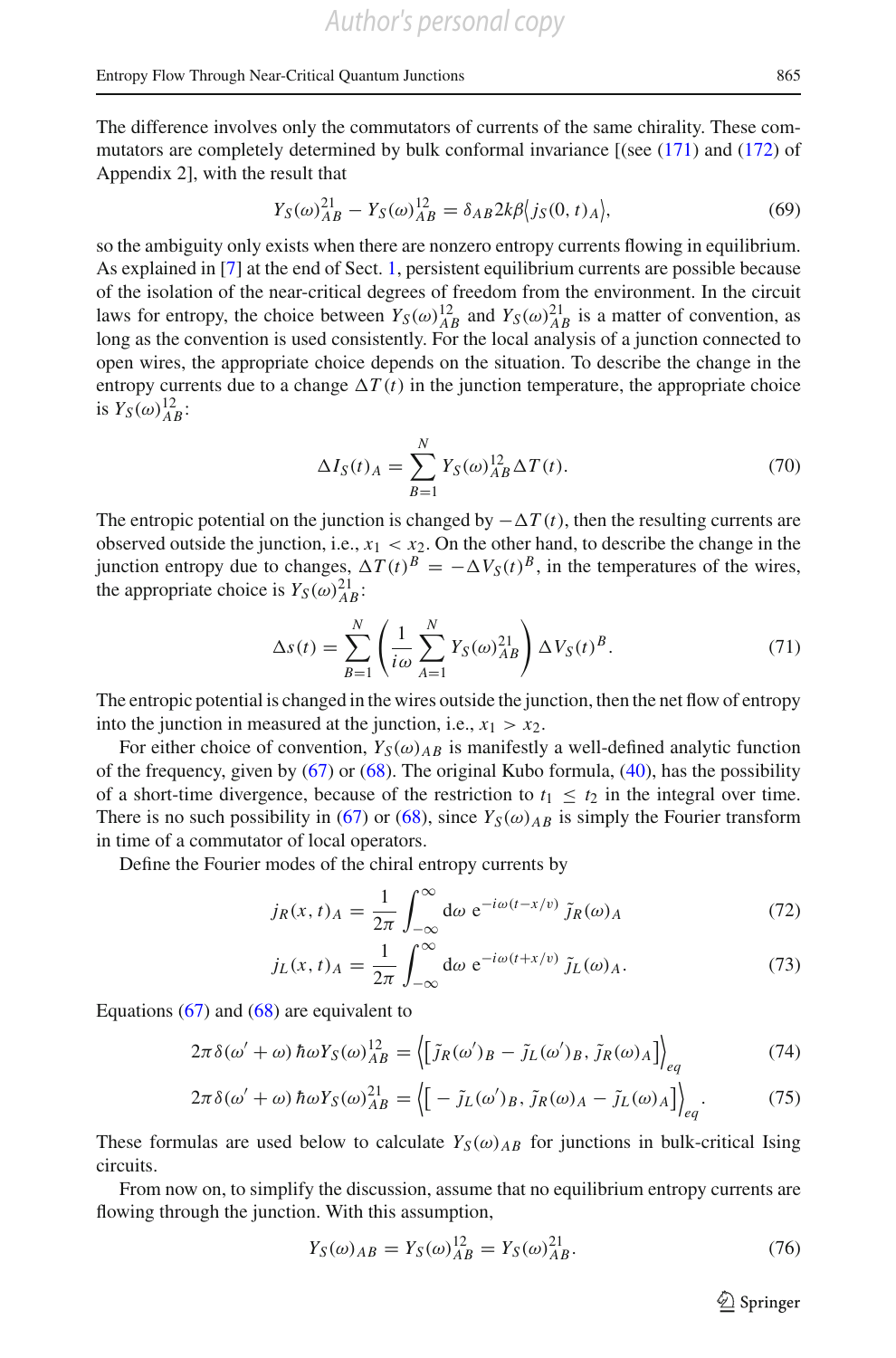When there are no equilibrium entropy currents, bulk conformal invariance implies (see [\(190\)](#page-23-0) of Appendix 2):

$$
\left\langle \left[ \tilde{J}_R(\omega')_A, \tilde{J}_R(\omega)_B \right] \right\rangle_{eq} = -\delta_{AB} 2\pi \,\delta(\omega' + \omega) \frac{c}{12} 2\pi k^2 \omega \left[ 1 + \left( \frac{\hbar \beta}{2\pi} \right)^2 \omega^2 \right] \tag{77}
$$

$$
\left\langle \left[ \tilde{J}_L(\omega')_A, \tilde{J}_L(\omega)_B \right] \right\rangle_{eq} = -\delta_{AB} 2\pi \,\delta(\omega' + \omega) \frac{c}{12} 2\pi k^2 \omega \left[ 1 + \left( \frac{\hbar \beta}{2\pi} \right)^2 \omega^2 \right] \tag{78}
$$

This allows [\(66\)](#page-11-2) to be re-written:

<span id="page-13-0"></span>
$$
\frac{1}{i\omega} \int_{-\infty}^{t_2} dt_1 e^{-i\omega(t_1 - t_2)} \left\langle \frac{i}{\hbar} \left[ j_S(x_1, t_1) \frac{g}{g}, j_S(x_2, t_2) \right] \right\rangle_{eq}
$$
\n
$$
= e^{i\omega(x_1 + x_2)/v} Y_S(\omega)_{AB} - \left( e^{i\omega|x_1 - x_2|/v} - e^{i\omega(x_1 + x_2)/v} \right)
$$
\n
$$
\times \delta_{AB} \frac{c}{12} \frac{2\pi k^2}{\hbar} \left[ 1 + \left( \frac{\hbar \beta}{2\pi} \right)^2 \omega^2 \right] \tag{79}
$$

for any  $x_1, x_2 > 0$ . The lhs of this equation describes an experiment in which the system is perturbed at some arbitrary point, *x*1, away from the junction, then the response is detected at a second arbitrary point,  $x_2$ , also away from the junction. Equation [\(79\)](#page-13-0) says that the entropic admittance of the junction can be extracted from this measurement.

# **5 Properties of**  $Y_S(\omega)_{AB}$  in a Bulk-Critical Quantum Circuit

The entropic admittance of a junction in a bulk-critical circuit satisfies:

- A.  $Y_S(\omega)_{AB}$  is analytic in the upper half-plane.
- B.  $\overline{Y_S(\omega)}_{AB} = Y_S(-\overline{\omega})_{AB}$ .
- C.  $Y_S(\omega) + Y_S(\omega)^{\dagger} < 0$  for all real  $\omega$ .
- D.  $\sum_{A=1}^{N} Y_S(0)_{AB} = \sum_{B=1}^{N} Y_S(0)_{AB} = 0.$
- E. The only singularities of  $Y_S(\omega)_{AB}$  are poles lying below the real axis.
- F.  $Y_S(2\pi i/\hbar\beta)_{AB} = 0$ .

All of these properties can be checked in the explicit example given by [\(142\)](#page-19-0) below.

Property A expresses causality. The reality condition, property B, follows directly from [\(74\)](#page-12-0) and [\(75\)](#page-12-0) and the fact that the currents are self-adjoint. For the positivity condition, property C, write  $(74)$  and  $(75)$  in terms of the equilibrium two-point functions:

<span id="page-13-1"></span>
$$
2\pi\delta(\omega' + \omega)\frac{\hbar\omega Y_S(\omega)_{AB}^{12}}{1 - e^{\beta\hbar\omega}} = \left\langle \tilde{J}_R(\omega')_B \tilde{J}_R(\omega)_A \right\rangle_{eq} - \left\langle \tilde{J}_L(\omega')_B \tilde{J}_R(\omega)_A \right\rangle_{eq} \tag{80}
$$

$$
2\pi\delta(\omega'+\omega)\frac{\hbar\omega Y_{S}(\omega)_{AB}^{21}}{1-e^{\beta\hbar\omega}}=\left\langle\tilde{J}_{L}(\omega')_{B}\,\tilde{J}_{L}(\omega)_{A}\right\rangle_{eq}-\left\langle\tilde{J}_{L}(\omega')_{B}\,\tilde{J}_{R}(\omega)_{A}\right\rangle_{eq}.\tag{81}
$$

Take the complex conjugate of [\(81\)](#page-13-1), use the self-adjointness of the currents and the the reality condition, property B, and exchange A with B and  $\omega$  with  $\omega'$  to get

<span id="page-13-2"></span>
$$
2\pi\delta(\omega' + \omega)\frac{\hbar\omega Y_S(\omega)_{BA}^{21}}{1 - e^{\beta\hbar\omega}} = \left\langle \tilde{J}_L(\omega')_B \tilde{J}_L(\omega)_A \right\rangle_{eq} - \left\langle \tilde{J}_R(\omega')_B \tilde{J}_L(\omega)_A \right\rangle_{eq} \tag{82}
$$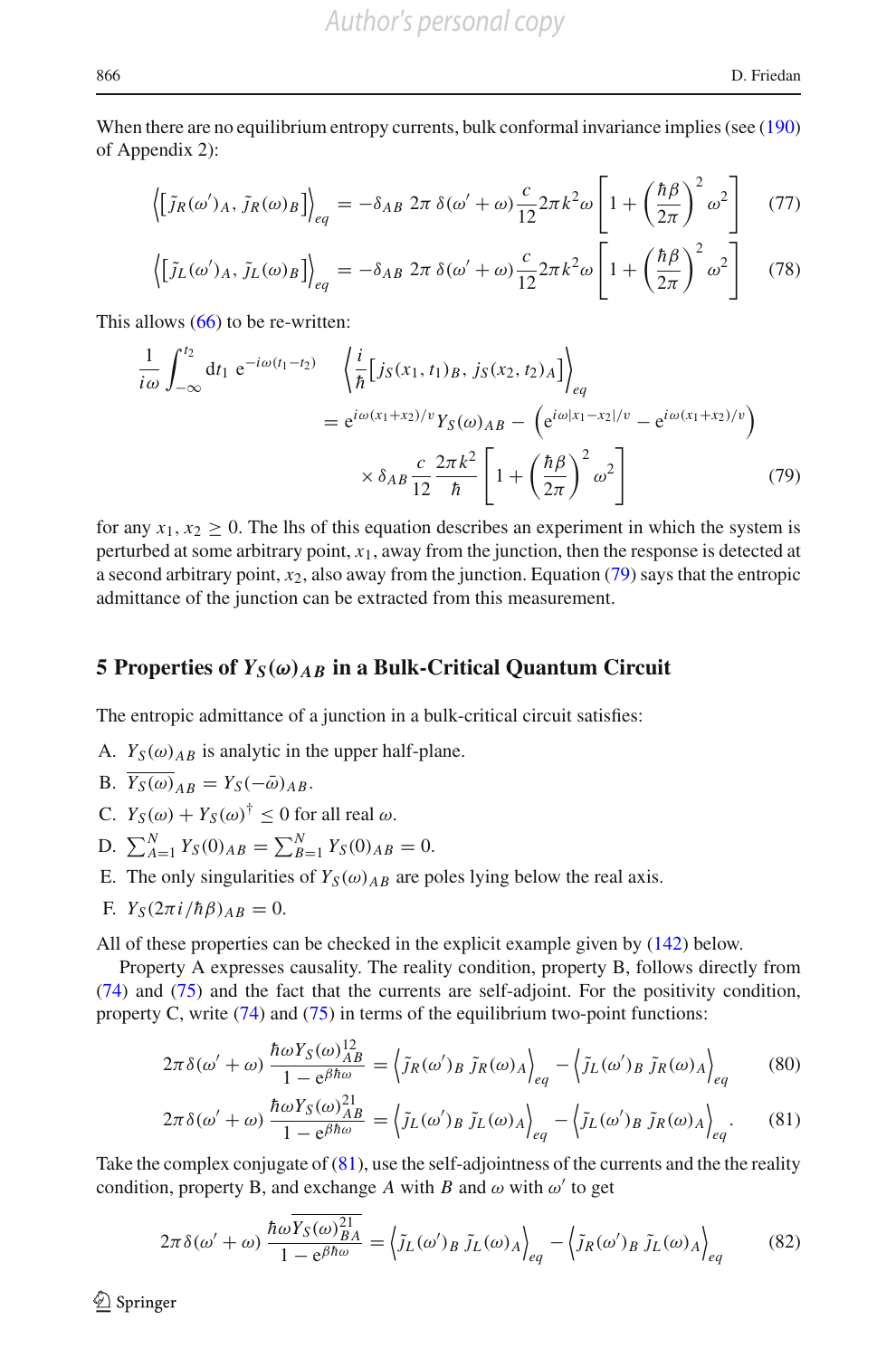Add  $(80)$  and  $(82)$  and use the self-adjointness of the currents to get property C (still assuming no equilibrium entropy currents, so  $Y_S(\omega)_{AB}^{21} = Y_S(\omega)_{AB}^{12} = Y_S(\omega)_{AB}$ .

For property D, note that conservation at the junction,  $(58)$ , implies

$$
0 = \sum_{A=1}^{N} \left[ \tilde{j}_L(0)_A - \tilde{j}_R(0)_A \right].
$$
 (83)

In [\(80\)](#page-13-1), set  $\omega' = 0$  to get

$$
2\pi \delta(\omega) \left(\frac{-1}{\beta}\right) \sum_{B=1}^{N} Y_S(0)_{AB}^{12} = \left\langle \sum_{B=1}^{N} \left[ \tilde{j}_R(0)_B - \tilde{j}_L(0)_B \right] \tilde{j}_R(\omega)_A \right\rangle_{eq} = 0 \tag{84}
$$

so  $\sum_{B=1}^{N} Y_S(0)_{AB}^{12} = 0$ . In [\(81\)](#page-13-1), set  $\omega = 0$  to get

$$
2\pi \delta(\omega') \left(\frac{-1}{\beta}\right) \sum_{A=1}^{N} Y_S(0)_{AB}^{21} = \left\langle \tilde{J}_L(\omega')_B \sum_{A=1}^{N} \left[ \tilde{J}_L(0)_A - \tilde{J}_R(0)_A \right] \right\rangle_{eq} = 0 \tag{85}
$$

so  $\sum_{A=1}^{N} Y_S(0)_{AB}^{21} = 0$ . These results are exactly what is required in order that Eqs. [\(70\)](#page-12-1) and [71](#page-12-2) be physically sensible at  $\omega = 0$ .

Property E follows from [\(67\)](#page-11-0) or [\(68\)](#page-11-1), each of which displays  $Y_S(\omega)_{AB}$  as the Fourier transform in time of the equilibrium expectation value of a commutator of local operators. The junction is a bounded system at nonzero temperature, so such an expectation value is a meromorphic function of  $\omega$ . Causality implies that all its singularities lie below the real axis.

Property F,  $Y_S(2\pi i/\hbar\beta)_{AB} = 0$ , is derived from bulk conformal invariance, by Wick rotating to euclidean time  $\tau = it$ . The euclidean space-time of each bulk wire is a semiinfinite cylinder:  $x > 0$ ,  $\tau \sim \tau + h\beta$ . This euclidean space-time can be reinterpreted with  $x/v$  as the euclidean time coordinate and and  $v\tau$  as the spatial coordinate. Space is then a circle of circumference  $h v \beta$ . In this quantization, correlation functions on the semi-infinite cylinder are expectation values between the conformally invariant ground state at late time, at large  $x/v$ , and a boundary state at time  $x/v = 0$ .

In this quantization,

$$
T_R(x + iv\tau)_A = \frac{-\hbar v^2}{2\pi} \sum_{n=-\infty}^{\infty} e^{-2\pi n(x + iv\tau)/\hbar v\beta} L_n
$$
 (86)

where the  $L_n$  are the Virsaro operators of the bulk conformal field theory in wire A (the constant of proportionality is found in Appendix 1). The  $L_n$  for  $n \leq 1$ , annihilate the conformally invariant ground state when they act to the left, at large time  $x/v$ . In a correlation function containing  $T_R(x + i v \tau)$  for sufficiently large *x*, the contributions of the operators  $L_n$ ,  $n \leq 1$ , vanish, because they are acting on the conformally invariant ground state. The two-point function given by the Fourier transform of  $(80)$  is:

$$
(k\beta)^2 \Big\{ [T_R(0)_B - T_L(0)_B] \ T_R(x - vt)_A \Big\}_{eq} = \frac{1}{2\pi} \int d\omega \ e^{-i\omega(t - x/v)} \frac{\hbar \omega Y_S(\omega)_{AB}}{1 - e^{\beta \hbar \omega}}.
$$
\n(87)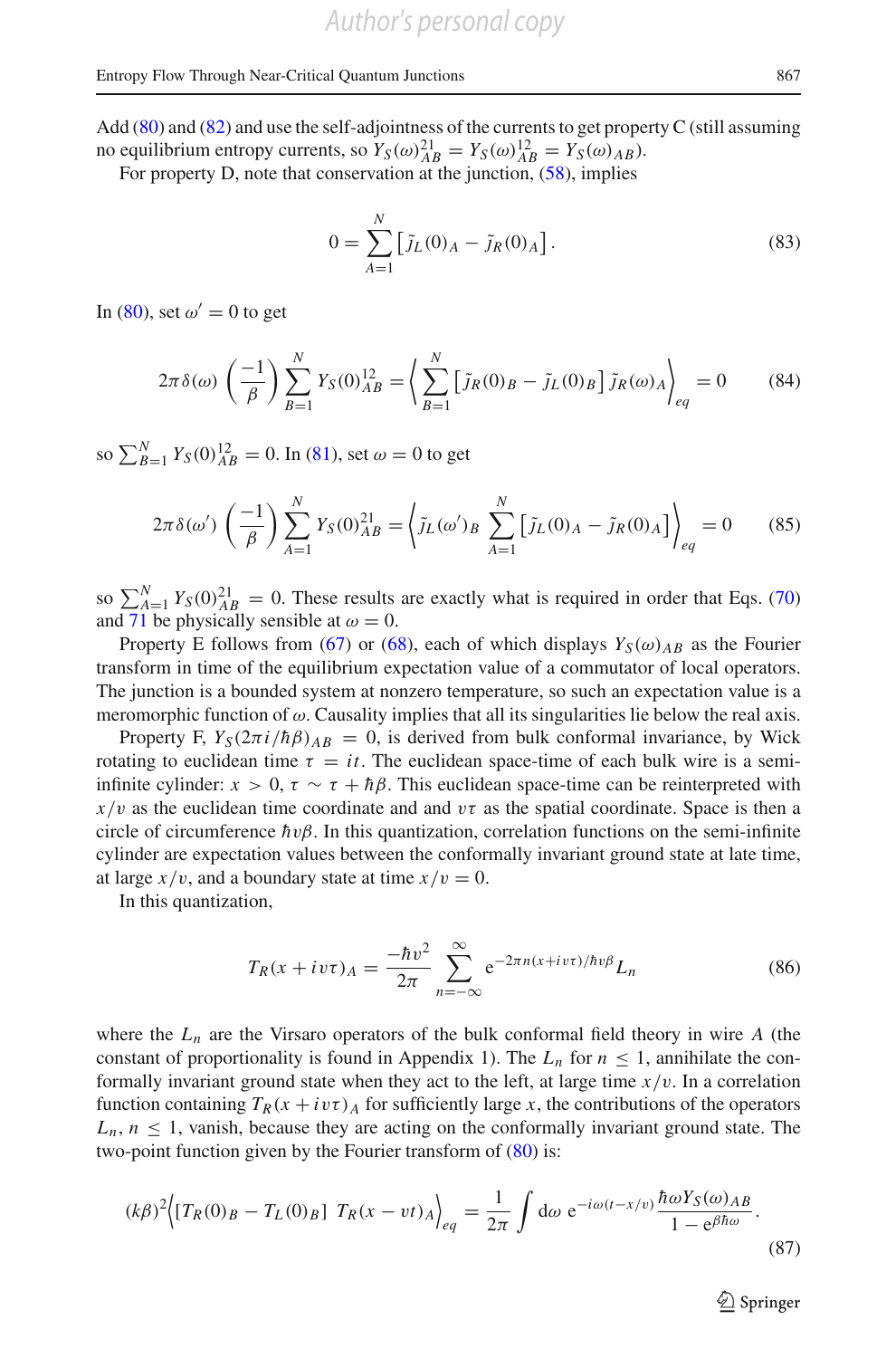The product of operators on the lhs is time-ordered for  $t < 0$  (in the original, physical quantization). The Wick rotation of this equation is sensible in the region  $-\hbar\beta < \tau < 0$ ,

$$
(k\beta)^2 \Big\{ [T_R(0)_B - T_L(0)_B] T_R(x + iv\tau)_A \Big\}_{eq} = \frac{1}{2\pi} \int d\omega \ e^{-\omega(\tau + ix/v)} \frac{\hbar \omega Y_S(\omega)_{AB}}{1 - e^{\beta \hbar \omega}},
$$
\n(88)

because the integrand decays exponentially when  $\omega \to \pm \infty$ , as long as  $-\hbar \beta < \tau < 0$ . Deforming the integration contour into the upper half-plane yields a sum over the thermal poles:

$$
(k\beta)^2 \Big\{ [T_R(0)_B - T_L(0)_B] T_R(x + iv\tau)_A \Big\}_{eq} = \sum_{n=1}^{\infty} \frac{2\pi n}{\beta} \times Y_S(2\pi i n/\hbar \beta)_{AB} e^{-2\pi n(x + iv\tau)/\hbar v \beta}
$$
\n(89)

The  $n = 1$  term must vanish because it is due to the conformal generator  $L_1$  acting on the conformally invariant ground state. So bulk conformal invariance implies  $Y_S(2\pi i/\hbar\beta)_{AB} = 0$ .

## **6 "Mass Gaps" for Junctions**

The real-time response functions

$$
\frac{1}{2\pi} \int d\omega \ e^{-i\omega(t_2 - t_1)} Y_S(\omega)_{AB} \tag{90}
$$

describe the entropy flowing out of the junction at time  $t_2$  in wire  $A$ , in response to a perturbation in wire *B* at time  $t_1 < t_2$ . The integral can be evaluated by deforming the contour of integration into the lower half-plane, since  $t_2 - t_1 > 0$ . The response decays as  $e^{-t/t_r}$ , where  $1/t_r$  is the gap between the real  $\omega$ -axis and the nearest singularity in the lower half-plane. The time  $t_r$  is the the characteristic response time of the junction in the channel  $AB$ . At nonzero temperature, there will always be a gap. In the Ising example, [\(142\)](#page-19-0) below, the characteristic response time of a 1-wire junction is  $t_r = \lambda^2 + \pi/\hbar\beta$ , where  $\lambda$  is the boundary coupling constant (the boundary magnetic field).

The interesting question is, what happens to these gaps in the limit  $T \to 0$ ? The question is better posed in terms of the energy response functions

$$
\left\langle \frac{i}{\hbar} \left[ T_t^x(0, t_1)_B, T_t^x(0, t_2)_A \right] \right\rangle \tag{91}
$$

because of the extra factor  $1/T$  in the entropy current. When the junction is non-critical, then some of the  $T = 0$  response functions will decay exponentially in time. If the junction is critical, then the  $T = 0$  response functions will decay as powers of the time, or else vanish identically. The gaps,  $1/t_r$ , in each channel might be interpreted as the "mass gaps" of the junction, analogous to the mass gap in a bulk system.

#### **7 Example: Junctions in Bulk-Critical Ising Circuits**

As an example, consider the general junction in a bulk-critical Ising circuit. The wires are in the universality class of the 1+1 dimensional Ising model at its critical point. The circuit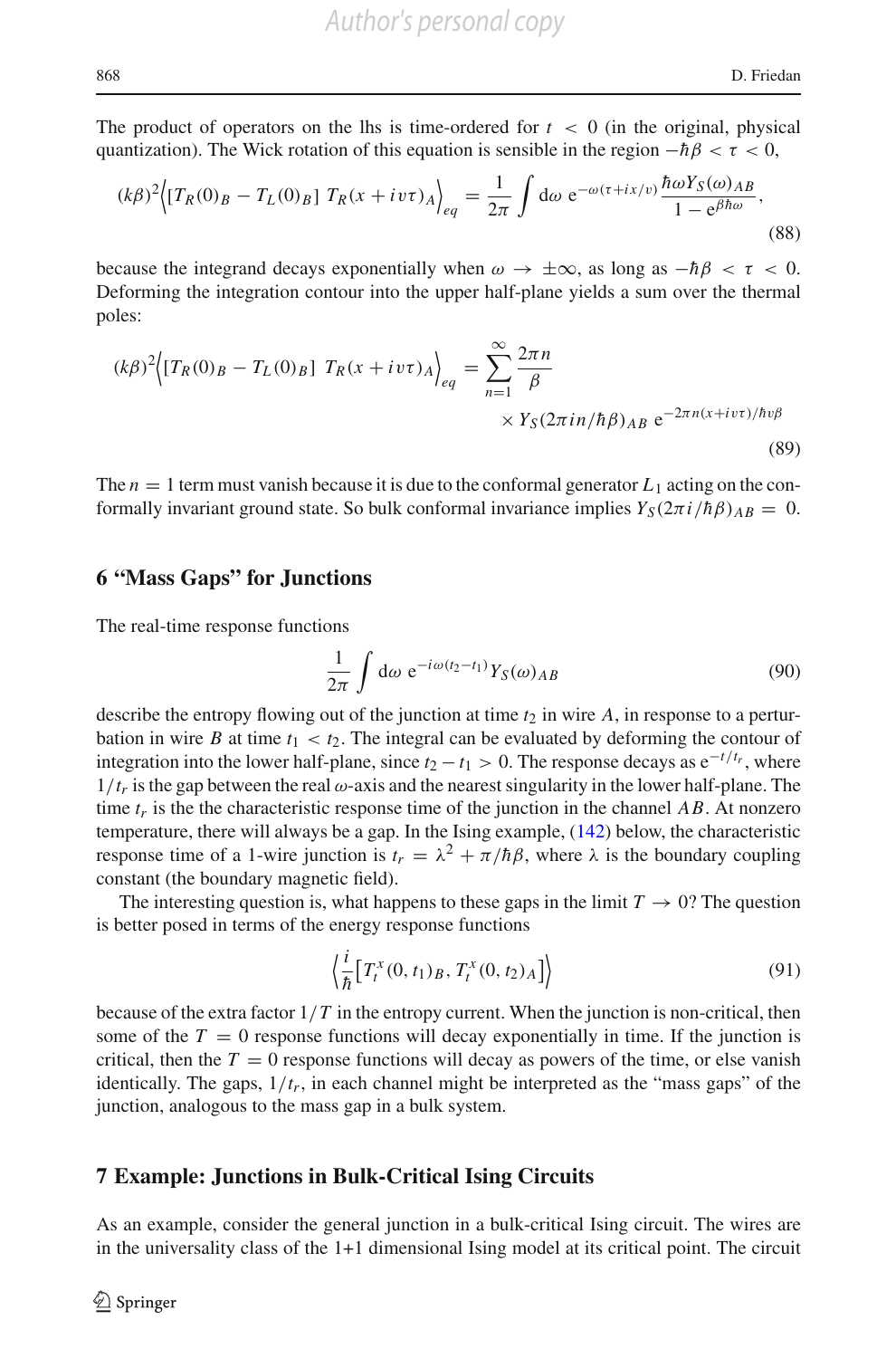is described by the quantum field theory of a free Majorana fermion, massless in the bulk. There are two real, chiral, free fermion fields in each wire:

$$
\psi_R(x, t)^A = \psi_R(x - vt)^A \tag{92}
$$

$$
\psi_L(x,t)^A = \psi_L(x+vt)^A. \tag{93}
$$

The operators  $\psi_R(x - vt)^A$  and  $\psi_L(x + vt)^A$  are defined on the entire real line, because, although *x* cannot be negative, the time *t* can range from  $-\infty$  to  $+\infty$ . The fermion fields satisfy canonical equal-time anti-commutation relations in the bulk. For  $x, x' > 0$ :

<span id="page-16-0"></span>
$$
[\psi_R(x',t)^A, \psi_R(x,t)^B]_+ = \delta^{AB} \; \hbar v \, \delta(x'-x) \tag{94}
$$

$$
\left[\psi_L(x',t)^A, \psi_L(x,t)^B\right]_+ = \delta^{AB} \; \hbar v \, \delta(x'-x) \tag{95}
$$

$$
\left[\psi_R(x',t)^A, \psi_L(x,t)^B\right]_+ = 0.
$$
\n(96)

Their Fourier transforms are

$$
\psi_R(x - vt)^A = \frac{1}{2\pi} \int d\omega \ e^{-i\omega(t - x/v)} \tilde{\psi}_R(\omega)^A \tag{97}
$$

$$
\psi_L(x + vt)^A = \frac{1}{2\pi} \int d\omega \ e^{-i\omega(t + x/v)} \tilde{\psi}_L(\omega)^A \tag{98}
$$

The hamiltonian,  $H_0$ , acts by

$$
\left[H_0, \tilde{\psi}_R(\omega)^A\right] = -\hbar\omega\tilde{\psi}_R(\omega)^A\tag{99}
$$

$$
[H_0, \tilde{\psi}_L(\omega)^A] = -\hbar \omega \tilde{\psi}_L(\omega)^A.
$$
 (100)

The junction dynamics is encoded in the reflection matrix,  $R(\omega)_B^A$ :

$$
\tilde{\psi}_R(\omega)^A = \sum_{B=1}^N R(\omega)_B^A \tilde{\psi}_L(\omega)^B
$$
\n(101)

or, suppressing indices,

$$
\tilde{\psi}_R(\omega) = R(\omega)\tilde{\psi}_L(\omega). \tag{102}
$$

The Fourier modes satisfy the anti-commutation relations

<span id="page-16-1"></span>
$$
\left[\tilde{\psi}_R(\omega')^A, \tilde{\psi}_R(\omega)^B\right]_+ = \delta^{AB} 2\pi \hbar \delta(\omega' + \omega) \tag{103}
$$

$$
\left[\tilde{\psi}_L(\omega')^A, \tilde{\psi}_L(\omega)^B\right]_+ = \delta^{AB} 2\pi \hbar \delta(\omega' + \omega)
$$
\n(104)

$$
\left[\tilde{\psi}_L(\omega')^A, \tilde{\psi}_R(\omega)^B\right]_+ = \sum_{B'=1}^N \delta^{AB'} R(\omega)_{B'}^B 2\pi \hbar \delta(\omega' + \omega). \tag{105}
$$

The matrix  $R(\omega)$  is analytic in the upper half-plane, by [\(96\)](#page-16-0), and satisfies the reality and unitarity conditions

$$
R(-\omega) = \overline{R(\omega)}\tag{106}
$$

$$
R(-\omega)^T R(\omega) = 1. \tag{107}
$$

<sup>2</sup> Springer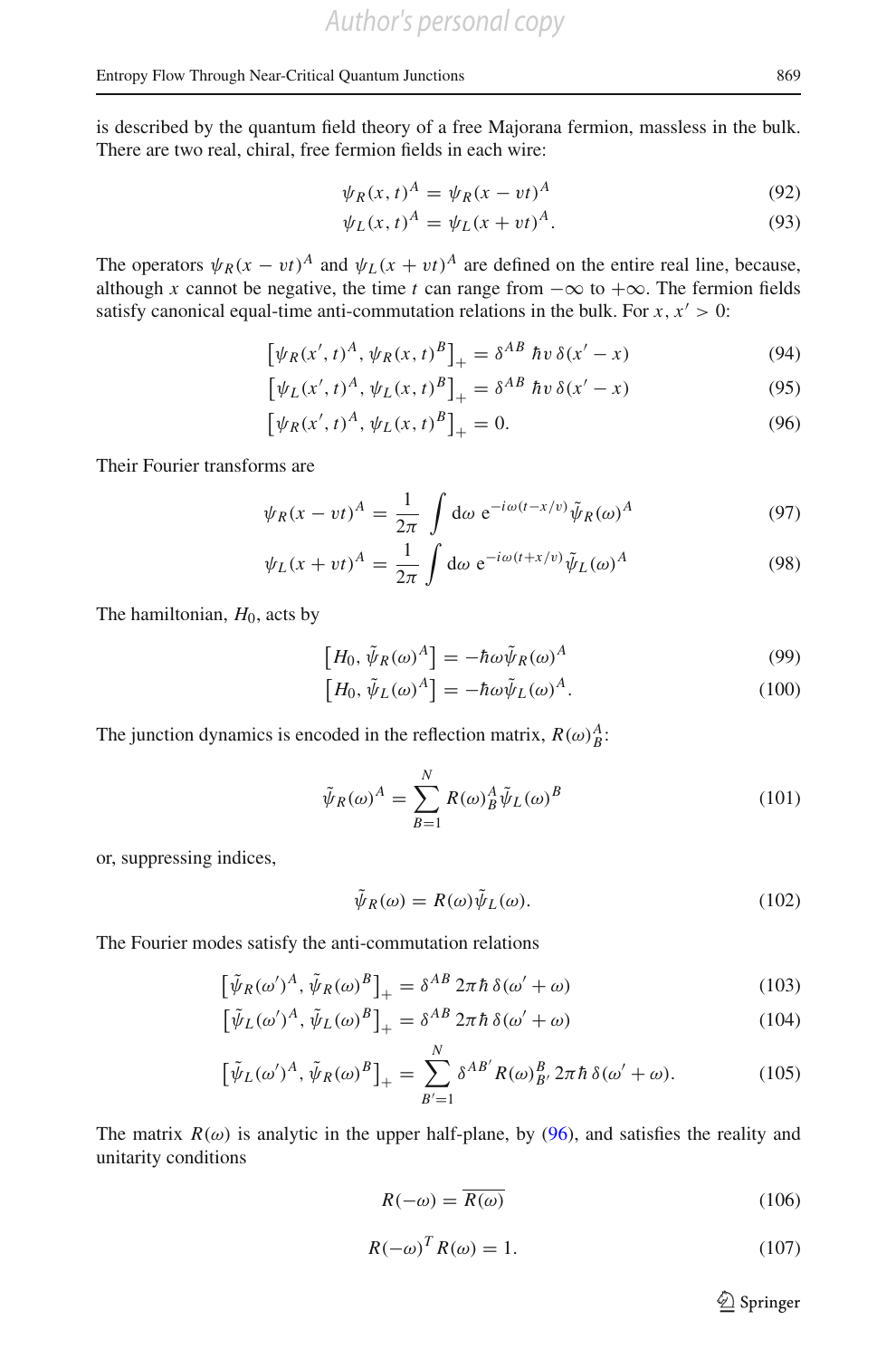The anti-commutation relations and the action of the hamiltonian determine the equilibrium two-point functions:

<span id="page-17-1"></span>
$$
\left\langle \tilde{\psi}_R(\omega')^A \tilde{\psi}_R(\omega)^B \right\rangle_{eq} = (1 + e^{\beta \hbar \omega})^{-1} \delta^{AB} 2\pi \hbar \delta(\omega' + \omega) \tag{108}
$$

$$
\left\langle \tilde{\psi}_L(\omega')^A \tilde{\psi}_L(\omega)^B \right\rangle_{eq} = (1 + e^{\beta \hbar \omega})^{-1} \delta^{AB} 2\pi \hbar \delta(\omega' + \omega) \tag{109}
$$

$$
\left\langle \tilde{\psi}_L(\omega')^A \tilde{\psi}_R(\omega)^B \right\rangle_{eq} = (1 + e^{\beta \hbar \omega})^{-1} \sum_{B'=1}^N \delta^{AB'} R(\omega)_{B'}^B 2\pi \hbar \delta(\omega' + \omega). \tag{110}
$$

The chiral energy–momentum currents are

$$
T_R(x - vt)_A = \frac{1}{2} v T_t^t(x, t)_A + \frac{1}{2} T_t^x(x, t)_A = \frac{i}{2} \psi_R(x, t)^A \partial_t \psi_R(x, t)^A; \tag{111}
$$

$$
T_L(x + vt) = \frac{1}{2} v T_t^t(x, t) = \frac{1}{2} T_t^x(x, t) = \frac{i}{2} \psi_L(x, t)^A \partial_t \psi_L(x, t)^A.
$$
 (112)

and their Fourier transforms are

$$
T_R(x - vt)_A = \frac{1}{2\pi} \int_{-\infty}^{\infty} d\omega \ e^{-i\omega(t - x/v)} \tilde{T}_R(\omega)_A
$$
 (113)

$$
T_L(x + vt)_A = \frac{1}{2\pi} \int_{-\infty}^{\infty} d\omega \ e^{-i\omega(t + x/v)} \tilde{T}_L(\omega)_A
$$
 (114)

<span id="page-17-0"></span>
$$
\tilde{T}_R(\omega)_A = \frac{1}{2\pi} \int \int d\omega_1 d\omega_2 \, \delta(\omega_1 + \omega_2 - \omega) \, \frac{\omega_2}{2} \, \phi^T \tilde{\psi}_R(\omega_1)^A \tilde{\psi}_R(\omega_2)^A; \tag{115}
$$

$$
\tilde{T}_L(\omega)_A = \frac{1}{2\pi} \int \int d\omega_1 d\omega_2 \, \delta(\omega_1 + \omega_2 - \omega) \, \frac{\omega_2}{2} \, \phi^2(\omega_1)^A \tilde{\psi}_L(\omega_2)^A \, . \tag{116}
$$

Their commutation relations with the fermion fields are

$$
\left[\tilde{T}_R(\omega')_A, \tilde{\psi}_R(\omega)^B\right] = -\delta_A^B \hbar \left(\frac{1}{2}\omega' + \omega\right) \tilde{\psi}_R(\omega' + \omega)^B \tag{117}
$$

$$
\left[\tilde{T}_L(\omega')_A, \tilde{\psi}_L(\omega)^B\right] = -\delta_A^B \hbar \left(\frac{1}{2}\omega' + \omega\right) \tilde{\psi}_L(\omega' + \omega)^B.
$$
\n(118)

The hamiltonian is

$$
H_0 = \sum_{A=1}^{N} \tilde{T}_R(0)_A = \sum_{A=1}^{N} \tilde{T}_L(0)_A.
$$
 (119)

Equation [\(75\)](#page-12-0) for  $Y_S(\omega)_{AB}$  can now be evaluated, using the entropy currents

$$
\tilde{j}_R(\omega)_A = k\beta \tilde{T}_R(\omega)_A \tag{120}
$$

$$
\tilde{j}_L(\omega)_A = k\beta \tilde{T}_L(\omega)_A \tag{121}
$$

and Eqs. [\(115–116\)](#page-17-0), [\(103–105\)](#page-16-1), and [\(108–110\)](#page-17-1). The result is

<span id="page-17-2"></span>
$$
Y_S(\omega)_{AB} = \frac{k^2 \hbar \beta^2}{\omega} \frac{1}{2\pi} \int \int d\omega_1 d\omega_2 \,\delta(\omega_1 + \omega_2 - \omega) \left[ R(\omega_1)^A_B R(\omega_2)^A_B - \delta^A_B \right]
$$

$$
\frac{1}{8} (\omega_1 - \omega_2)^2 \left( \frac{1}{1 + e^{-\beta \hbar \omega_2}} - \frac{1}{e^{\beta \hbar \omega_1} + 1} \right). \tag{122}
$$

 $\hat{Z}$  Springer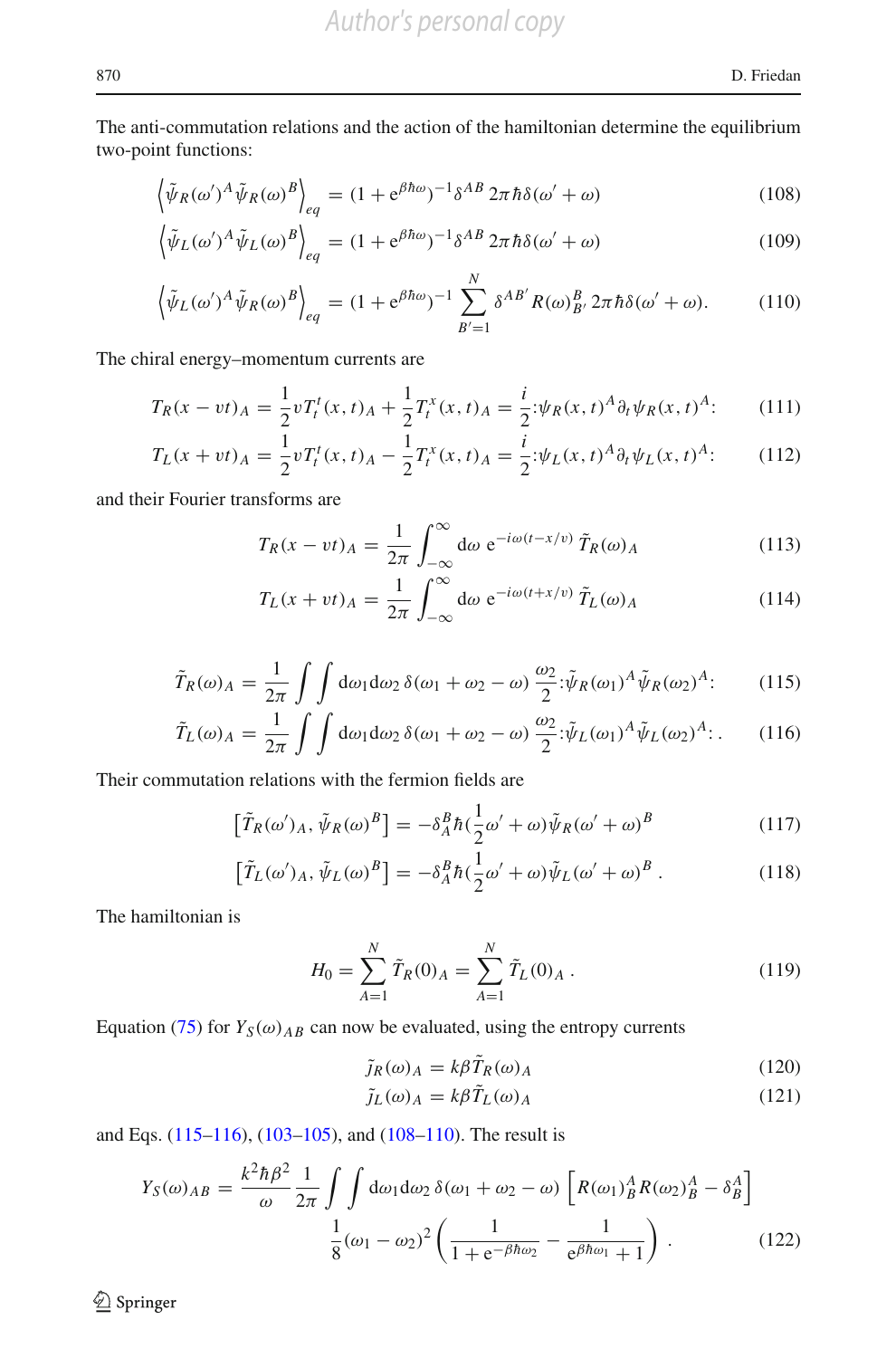The entropic "capacitance" is

<span id="page-18-1"></span>
$$
C_{SB} = \lim_{\omega \to 0} \frac{1}{i\omega} \sum_{A=1}^{N} Y_S(\omega)_{AB}
$$
  
=  $\frac{k}{T} \frac{1}{2\pi i} \int d\eta \left[ R^{-1} R'(\eta) \right]_{B}^{B} \frac{(\beta \hbar \eta)^2 e^{\beta \hbar \eta}}{2(e^{\beta \hbar \eta} + 1)^2}.$  (123)

The total entropic "capacitance" is

$$
C_S = \frac{ds}{dT} = \sum_{B=1}^{N} C_{SB} = \frac{k}{T} \frac{1}{2\pi i} \int d\eta \, \text{Tr} \left[ R^{-1} R'(\eta) \right] \, \frac{(\beta \hbar \eta)^2 e^{\beta \hbar \eta}}{2 \left( e^{\beta \hbar \eta} + 1 \right)^2} \,. \tag{124}
$$

Integrating with respect to *T* gives the junction entropy, up to a constant. When  $R(\omega)$  is independent of temperature, the integral can be done explicitly, giving

$$
s(T) - s(0) = \frac{k}{2\pi i} \int d\eta \operatorname{Tr} \left[ R^{-1} R'(\eta) \right] \frac{1}{2} \left[ \frac{\beta \hbar \eta}{e^{\beta \hbar \eta} + 1} + \ln \left( 1 + e^{-\beta \hbar \eta} \right) \right]. \tag{125}
$$

The information capacity of the junction is then

<span id="page-18-0"></span>
$$
s(\infty) - s(0) = k \ln 2 \frac{1}{2\pi i} \int d\eta \frac{1}{2} \text{Tr} \left[ R^{-1} R'(\eta) \right].
$$
 (126)

The information capacity of the junction thus consists of a half-bit for each pole of  $R(\omega)_{B}^{A}$ in the lower half-plane (or for each zero in the upper half-plane).

An elementary Ising junction is a junction without substructure. It has a fermionic degree of freedom,  $\chi(t)^A$ , at the end of each wire, satisfying

$$
\partial_t \chi(t) = -\lambda(\psi_R + \psi_L)(0, t) \tag{127}
$$

$$
\lambda^T \chi(t) = (\psi_R - \psi_L)(0, t) \tag{128}
$$

where  $\lambda$  is a real  $N \times N$  matrix. The matrix elements  $\lambda_B^A$  are the junction coupling constants. Eliminating  $\chi(t)$  gives boundary conditions on the fermion fields:

$$
(\partial_t + \lambda^T \lambda) \psi_R(0, t) = (\partial_t - \lambda^T \lambda) \psi_L(0, t)
$$
\n(129)

or, equivalently,

<span id="page-18-2"></span>
$$
R(\omega) = \frac{\omega - i\lambda^T \lambda}{\omega + i\lambda^T \lambda}.
$$
\n(130)

The information capacity of the elementary Ising junction is given immediately by [\(126\)](#page-18-0):

$$
s(\infty) - s(0) = \frac{N}{2}k \ln 2
$$
\n(131)

Equation [\(123\)](#page-18-1) for the entropic "capacitance" is evaluated by analytic continuation into the upper half-plane, picking up the residues at the thermal poles. The result is

$$
C_{SB} = \frac{\mathrm{d}s}{\mathrm{d}T} = k^2 \beta F_1(\sigma)_B^B \tag{132}
$$

where

$$
\sigma = \frac{\beta \hbar \lambda^T \lambda}{2\pi} \tag{133}
$$

$$
F_1(\sigma) = \sigma - \sigma^2 \psi'(\frac{1}{2} + \sigma) \tag{134}
$$

$$
\psi'(z) = (\ln \Gamma)''(z) = \sum_{n=0}^{\infty} \frac{1}{(n+z)^2}.
$$
\n(135)

 $\hat{\mathfrak{D}}$  Springer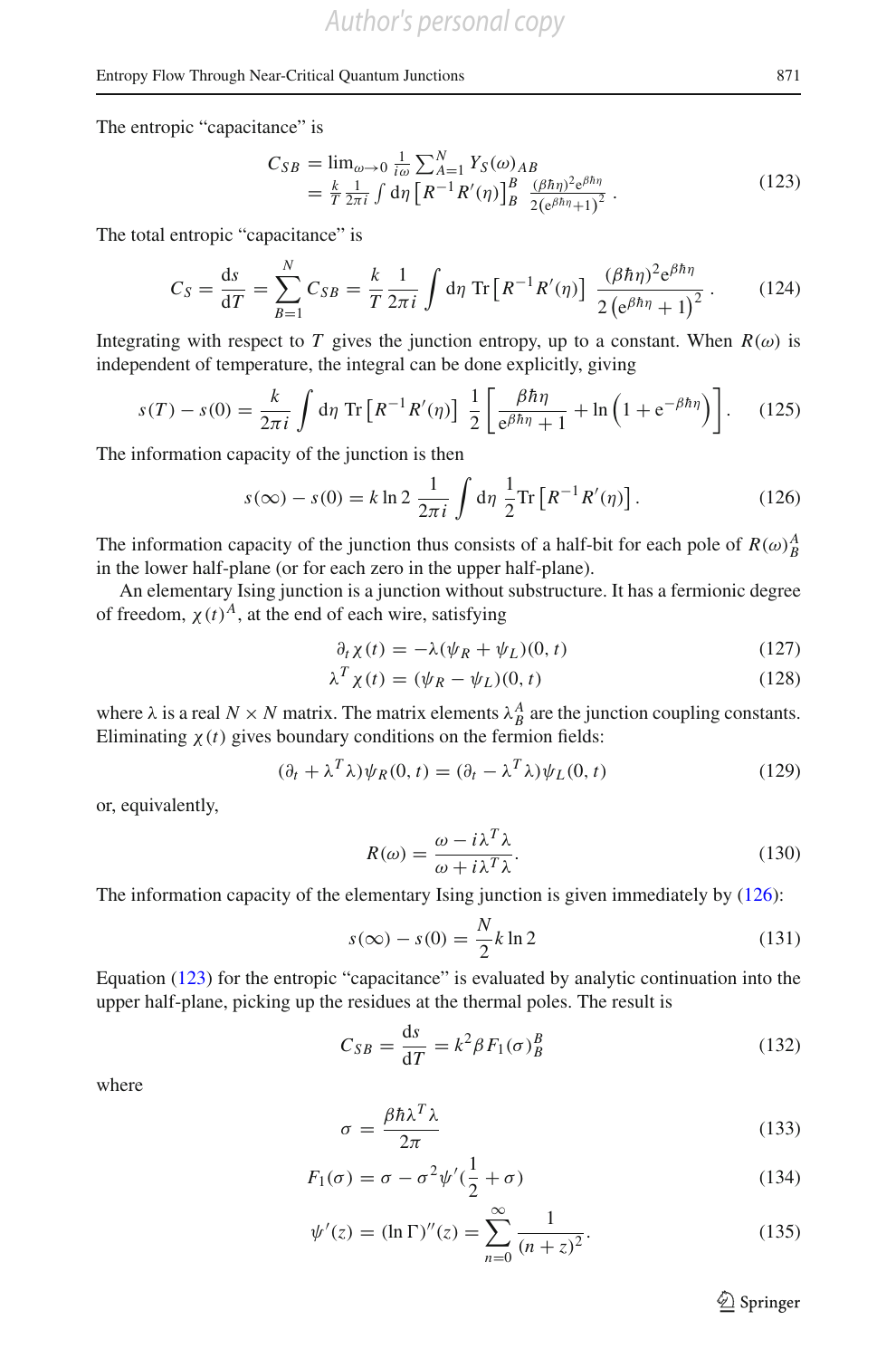The total entropic "capacitance" is

$$
C_S = \frac{ds}{dT} = \sum_{B=1}^{N} C_{SB} = k^2 \beta \text{ Tr } F_1(\sigma).
$$
 (136)

Integrating with respect to  $T$  gives the junction entropy, up to a constant:

$$
s(T) - s(0) = k \text{Tr} \left[ F_2(\sigma) - \sigma F_2'(\sigma) \right] = k \left( 1 - \beta \frac{\partial}{\partial \beta} \right) \text{Tr} F_2(\sigma) \tag{137}
$$

where

$$
F_2(\sigma) = \sigma \ln \sigma - \sigma - \ln \Gamma \left( \frac{1}{2} + \sigma \right) + \ln \sqrt{2\pi}.
$$
 (138)

Therefore the boundary free energy, up to a constant, is

$$
\ln z(T) - \ln z(0) = \text{Tr} F_2(\sigma). \tag{139}
$$

This agrees, in the case  $N = 1$ , with the direct calculation of the boundary partition function and the boundary entropy of a bulk-critical Ising wire in a boundary magnetic field [\[4](#page-24-6)[,11\]](#page-24-8). The junction coupling constant,  $\lambda$ , is the boundary magnetic field.

To have an explicit example of the entropic admittance, for illustration, calculate  $Y_S(\omega)_{AB}$ for the case  $N = 1$ . The wire labels,  $A, B = 1$ , are suppressed. Equation [\(130\)](#page-18-2) for the reflection matrix is

$$
R(\omega) = \frac{\omega - i\lambda^2}{\omega + i\lambda^2} \tag{140}
$$

In [\(122\)](#page-17-2), use the identity

$$
R(\omega_1)R(\omega_2) - 1 = \left(\frac{\omega_1 + \omega_2}{\omega_2 - \omega_1}\right)[R(\omega_1) - R(\omega_2)]\tag{141}
$$

then evaluate the integral by deforming the contour, to obtain the entropic admittance of the boundary of a bulk-critical quantum Ising wire:

<span id="page-19-0"></span>
$$
Y_S(\omega) = k^2 \frac{\hbar}{2\pi} \beta^2 \lambda^2 i\omega - \frac{1}{2} k^2 \left(\frac{\hbar}{2\pi}\right)^2 \beta^3 \lambda^2 \omega (\omega + 2i\lambda^2)
$$
  

$$
\times \sum_{n=0}^{\infty} \frac{1}{\left(n + \frac{1}{2} + \frac{\beta \hbar \lambda^2}{2\pi}\right) \left(n + \frac{1}{2} + \frac{\beta \hbar \lambda^2}{2\pi} - \frac{i\beta \hbar \omega}{2\pi}\right)}
$$
  

$$
= k^2 \frac{\hbar}{2\pi} \beta^2 \lambda^2 i\omega + k^2 \frac{\hbar}{2\pi} \beta^2 \lambda^2 \left(\lambda^2 - \frac{i\omega}{2}\right)
$$
  

$$
\times \left[ \psi \left(\frac{1}{2} + \frac{\beta \hbar}{2\pi} (\lambda^2 - i\omega)\right) - \psi \left(\frac{1}{2} + \frac{\beta \hbar}{2\pi} \lambda^2\right) \right].
$$
 (142)

**Acknowledgements** I thank A. Konechny for many discussions. I thank the members of an informal Rutgers seminar—S. Ashok, A. Ayyer, D. Belov, E. Dell'Aquila, B. Doyon, and R. Essig—for listening to a preliminary version of this work, and for their helpful comments and questions. I thank S. Lukyanov for pointing towards some of the condensed matter literature, leading in particular to Ref. [\[12](#page-24-9)]. This work was supported by the Rutgers New High Energy Theory Center.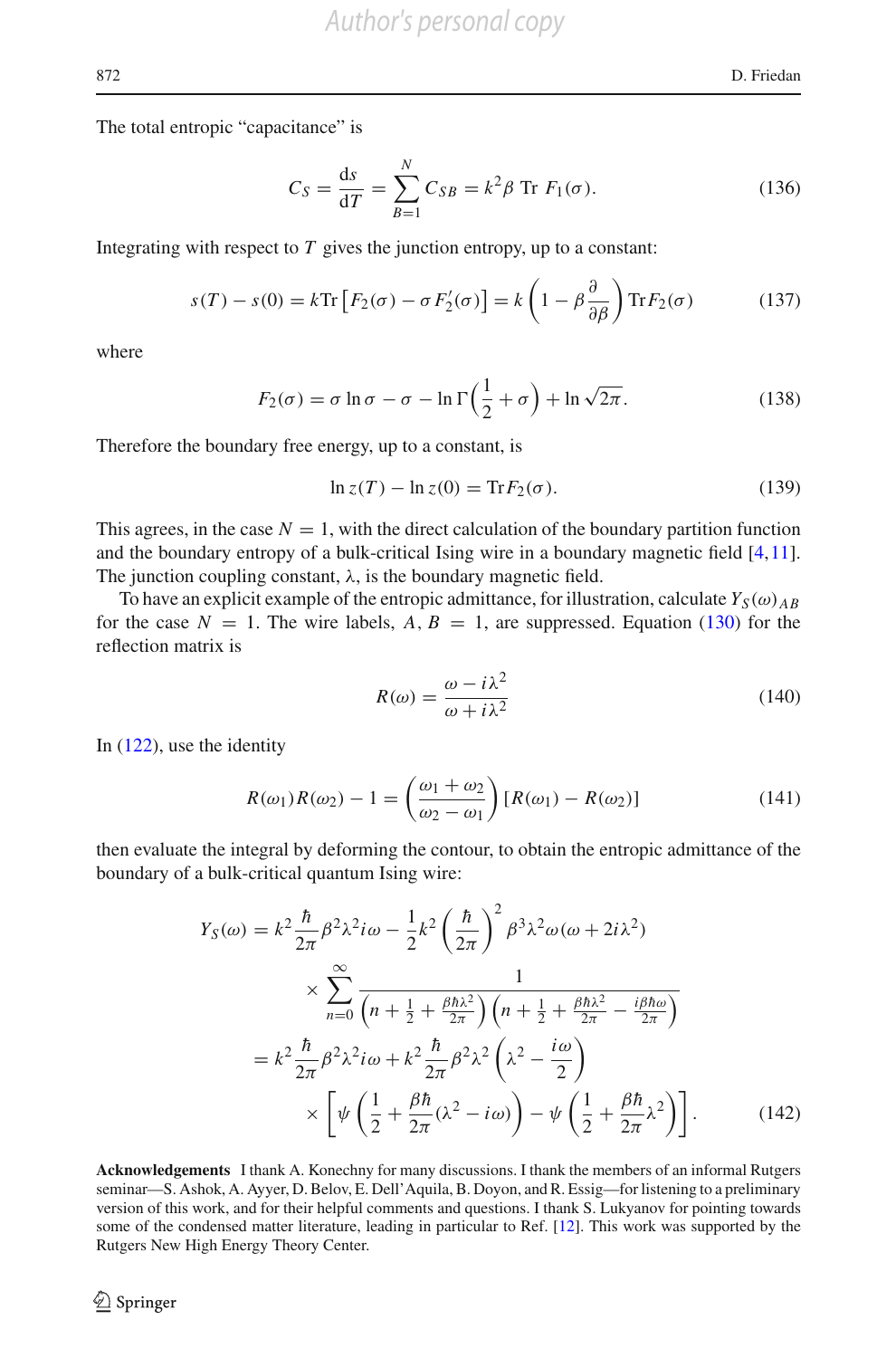# <span id="page-20-0"></span>**Appendix 1: The Energy–Momentum Tensor at a Junction**

Consider *N* wires connected at a junction. Label the wires  $A = 1, \ldots, N$ . Each wire is parametrized by a spatial coordinate,  $x \ge 0$ . All the end-points,  $x = 0$ , are identified to a single point, which is the junction. The time coordinate is  $t$ ; the euclidean time is  $\tau = it$ . The euclidean space-time of each wire is parametrized by the complex coordinate  $z = x + i v \tau = x - v \tau$ ,  $\bar{z} = x - i v \tau = x + v \tau$ . The space-time metric on wire *A*, in the bulk, is

$$
g_{\mu\nu}(x)_A dx^{\mu} dx^{\nu} = -v^2 (dt)^2 + (dx)^2 = |dz|^2.
$$
 (143)

At the junction, there is only the metric on time,  $g_{tt} = -v^2$ . Varying the space-time metric gives the correlation functions of the energy–momentum tensor:

$$
\delta\langle\cdots\rangle = -\frac{1}{2}\left\langle \frac{i}{\hbar} \int dt \left[ \delta g_{tt}(t) T^{tt}(t)_{\text{junct}} + \sum_{A=1}^{N} \int_0^\infty dx \ \delta g_{\mu\nu}(x, t)_A T^{\mu\nu}(x, t)_A \right] \cdots \right\rangle.
$$
\n(144)

An infinitesimal localized reparametrization of space-time is a collection of vector fields,  $v^{\nu}(x, t)$ <sub>A</sub>, one on each wire, all supported within a bounded region of space-time. They must agree at the junction,

$$
v^{v}(0, t)_{A} = v^{v}(t)_{\text{junct}} , \qquad (145)
$$

and must leave the junction in place,

$$
v^{x}(0,t)_{A} = v^{x}(t)_{junct} = 0.
$$
\n(146)

Such a reparametrization of space-time is equivalent to changing the space-time metric by

$$
\delta g_{\mu\nu}(x,t)_A = \partial_\mu v_\nu(x,t)_A + \partial_\nu v_\mu(x,t)_A \tag{147}
$$

$$
\delta g_{tt}(t)_{junct} = 2\partial_t v_t(t)_{junct}.\tag{148}
$$

The physics does not depend on the parametrization of space-time, so

$$
0 = \int dt \left[ \partial_t v^t(t)_{junct} T_t^t(t)_{junct} + \sum_{A=1}^N \int_0^\infty dx \ \partial_\mu v^\nu(x, t)_{A} T_\nu^\mu(x, t)_{A} \right] \tag{149}
$$

for all localized reparametrizations of space-time. Integrating by parts gives the local conservation of energy and momentum:

$$
0 = \partial_{\mu} T_{\nu}^{\mu}(x, t)_{A} \tag{150}
$$

$$
0 = \partial_t T_t^t(t)_{\text{junct}} + \sum_{A=1}^N T_t^x(0, t)_A.
$$
 (151)

Taking  $v^{\mu}(x, t)$  to be infinitesimal time translation identifies the hamiltonian:

$$
H_0 = T_t^t(t)_{junct} + \sum_{A=1}^N \int_0^\infty dx \ T_t^t(x, t)_A.
$$
 (152)

 $T_t^t(x, t)$ <sup>*A*</sup> is the bulk energy density in wire *A*.  $T_t^t(t)$  *junct* is the energy of the junction.

 $\hat{\mathfrak{D}}$  Springer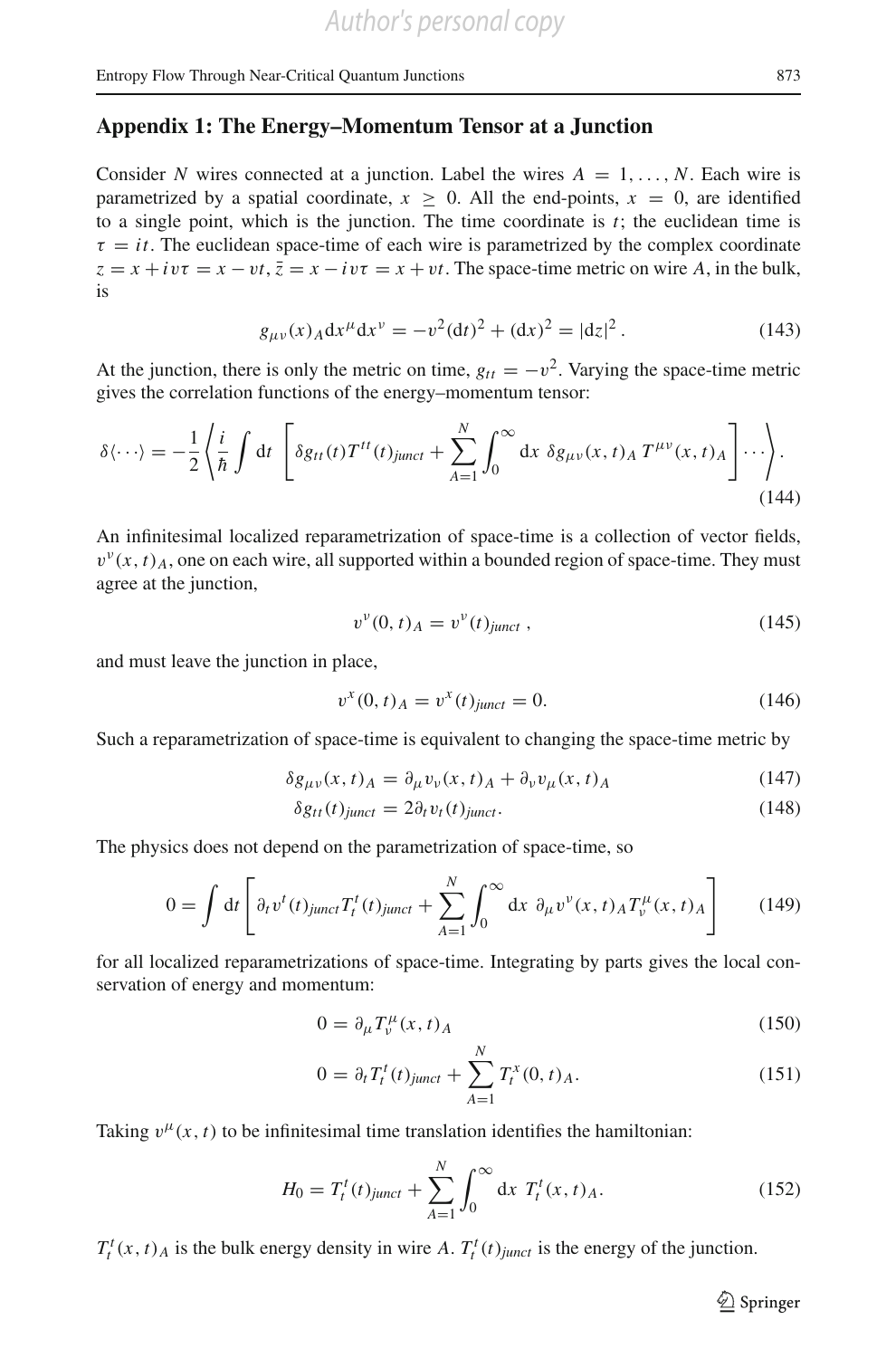The departure from scale invariance is the trace of the energy–momentum tensor,  $\Theta(x, t) = -T^{\mu}_{\mu}(x, t)$ . The junction contribution is conventionally written  $\theta(t)$ . That is, the junction energy is written

$$
T_t^t(t)_{junct} = -\theta(t) \tag{153}
$$

and conservation of energy at the junction is written

$$
0 = -\partial_t \theta(t) + \sum_{A=1}^{N} T_t^x(0, t)_A.
$$
 (154)

#### **Appendix 2: The Chiral Energy and Entropy Currents**

When the quantum wires are bulk-critical, the bulk energy density and current are linear combinations of chiral energy currents:

$$
T_R(x,t)_A = T_R(x - vt)_A = \frac{1}{2} v T_t^t(x,t)_A + \frac{1}{2} T_t^x(x,t)_A
$$
\n(155)

$$
T_L(x,t)_A = T_L(x+vt)_A = \frac{1}{2} v T_t^t(x,t)_A - \frac{1}{2} T_t^x(x,t)_A.
$$
 (156)

The bulk entropy current and density operators are linear combinations of chiral entropy currents:

$$
j_S(x, t)_A = j_R(x, t)_A - j_L(x, t)_A
$$
\n(157)

$$
\rho_S(x, t)_A = \frac{1}{v} j_R(x, t)_A + \frac{1}{v} j_L(x, t)_A
$$
\n(158)

where

<span id="page-21-0"></span>
$$
j_R(x, t)_A = j_R(x - vt)_A = k\beta T_R(x, t)_A - \frac{1}{2}k\beta \langle T_R(x, t)_A + T_L(x, t)_A \rangle_{eq} \tag{159}
$$

$$
j_L(x,t)_A = j_L(x+vt)_A = k\beta T_L(x,t)_A - \frac{1}{2}k\beta \langle T_R(x,t)_A + T_L(x,t)_A \rangle_{eq}.
$$
 (160)

 $j_R(x, t)$  flows to the right  $j_L(x, t)$  flows to the left, both at the speed of "light", v:  $j_R(x, t + \delta t)_A = j_R(x - v\delta t, t)_A$ ,  $j_L(x, t + \delta t)_A = j_L(x + v\delta t, t)_A$ . The equilibrium expectation values in [\(159\)](#page-21-0) and [\(160\)](#page-21-0) are subtracted so that  $(\rho_S(x, t)_{A})_{eq} = 0$ . Then

$$
\langle j_R(x,t)_{A}\rangle_{eq} = -\langle j_L(x,t)_{A}\rangle_{eq} = \frac{1}{2} \langle j_S(x,t)_{A}\rangle_{eq}.
$$
 (161)

The goal is to calculate the commutators  $\left[ j_R(x',t')_A, j_R(x,t)_B \right]$  and  $\left[ j_L(x',t')_A, j_L(x,t)_B \right]$ . Because of the chirality of the currents, these commutators of two currents of the same chirality are completely determined by the equal-time commutators. The equal-time commutators vanish if  $A \neq B$ , so the commutators need only be calculated for  $A = B$ . The labels A, B are dropped during the calculation, to simplify the notation, then restored at the end.

In 1+1 dimensional conformal field theory, the chiral components of the energy– momentum tensor are usually written  $T(z)$ ,  $\overline{T}(\overline{z})$ , where

<span id="page-21-1"></span>
$$
T(z) = -\frac{2\pi}{\hbar v^2} T_R(x - vt) \tag{162}
$$

$$
\bar{T}(\bar{z}) = -\frac{2\pi}{\hbar v^2} T_L(x + vt). \tag{163}
$$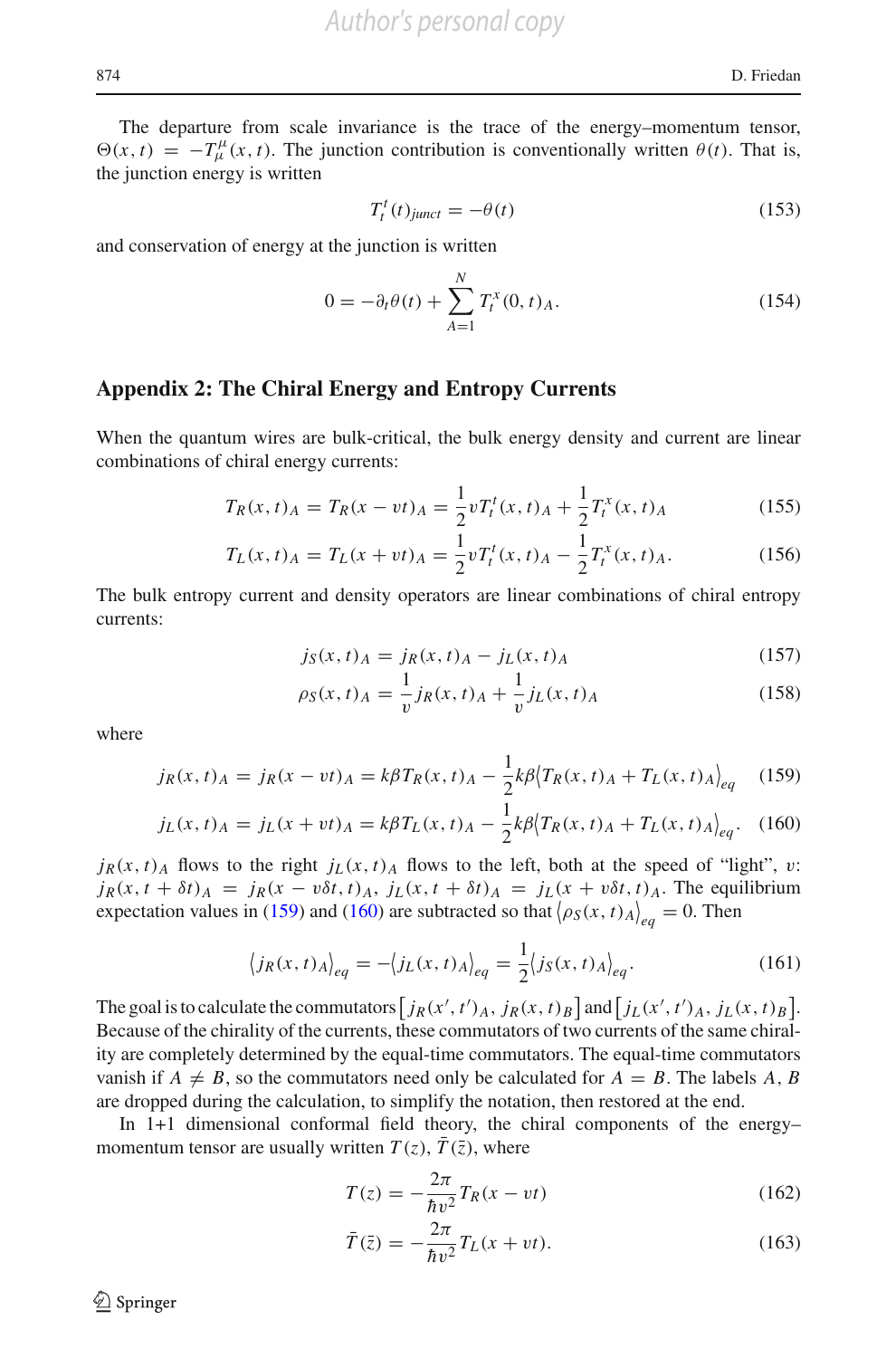The constant of proportionality,  $-2\pi/\hbar v^2$ , will be confirmed shortly. In euclidean space-time,  $T(z)$  and  $\overline{T}(\overline{z})$  satisfy operator product expansions

$$
T(z') T(z) \sim (z'-z)^{-4} \frac{c}{2} + (z'-z)^{-2} 2T(z) + (z'-z)^{-1} \partial T(z) \tag{164}
$$

$$
\bar{T}(\bar{z}')\,\bar{T}(\bar{z}) \sim (\bar{z}' - \bar{z})^{-4}\frac{c}{2} + (\bar{z}' - \bar{z})^{-2}2\bar{T}(\bar{z}) + (\bar{z}' - \bar{z})^{-1}\bar{\partial}\bar{T}(\bar{z}).\tag{165}
$$

Write the equal-time commutators as  $\tau$ -ordered operator products,

$$
[T(x'), T(x)] = \tau \{ T(x' + i\epsilon) T(x) \} - \tau \{ T(x' - i\epsilon) T(x) \}
$$
(166)

$$
\left[\bar{T}(x'), \bar{T}(x)\right] = \tau\{\bar{T}(x'-i\epsilon) \bar{T}(x)\} - \tau\{\bar{T}(x'+i\epsilon) \bar{T}(x)\},\tag{167}
$$

and evaluate them using the operator product expansions, getting

<span id="page-22-1"></span>
$$
\frac{1}{2\pi i} \left[ T(x'), T(x) \right] = \frac{c}{12} \delta^{(3)}(x'-x) + (\partial_{x'} - \partial_x) \left[ \delta(x'-x) T(x) \right] \tag{168}
$$

$$
\frac{-1}{2\pi i} \left[ \bar{T}(x'), \bar{T}(x) \right] = \frac{c}{12} \delta^{(3)}(x'-x) + (\partial_{x'} - \partial_x) \left[ \delta(x'-x) \bar{T}(x) \right]. \tag{169}
$$

Integrate over  $x'$  to identify the energy density as

$$
T_t^t(x,t) = -\frac{\hbar v}{2\pi}T(x - vt) - \frac{\hbar v}{2\pi}\bar{T}(x + vt),
$$
 (170)

confirming the constant of proportionality in [\(162–163\)](#page-21-1), between  $T(z)$  and  $T_R(x - vt)$ and between  $\overline{T}(\overline{z})$  and  $T_L(x + vt)$ . These equal-time commutation relations could have been derived equally well by combining conformal invariance with the general equal-time commutation relations derived in Appendix 1 of [\[7](#page-24-0)]. The equal-time commutation relations,  $(168)$  and  $(169)$ , can be written

<span id="page-22-0"></span>
$$
\frac{i}{\hbar} \big[ T_R(0, t'), T_R(0, t) \big] = -\frac{\hbar}{2\pi} \frac{c}{12} \partial_t^3 \delta(t - t') + (\partial_t - \partial_{t'}) \left[ \delta(t - t') T_R(0, t) \right] \tag{171}
$$

$$
\frac{i}{\hbar} \big[ T_L(0, t'), T_L(0, t) \big] = -\frac{\hbar}{2\pi} \frac{c}{12} \partial_t^3 \delta(t - t') + (\partial_t - \partial_{t'}) \big[ \delta(t - t') T_L(0, t) \big]. \tag{172}
$$

The equilibrium expectation values of the commutators are

$$
\left\langle \frac{i}{\hbar} \left[ T_R(0, t'), T_R(0, t) \right] \right\rangle_{eq} = -\frac{\hbar}{2\pi} \frac{c}{12} \partial_t^3 \delta(t - t') + 2 \partial_t \delta(t - t') \left\langle T_R(0, t) \right\rangle_{eq} \tag{173}
$$

$$
\left\langle \frac{i}{\hbar} \left[ T_L(0, t'), T_L(0, t) \right] \right\rangle_{eq} = -\frac{\hbar}{2\pi} \frac{c}{12} \partial_t^3 \delta(t - t') + 2 \partial_t \delta(t - t') \left\langle T_L(0, t) \right\rangle_{eq} . \tag{174}
$$

Now restore the wire labels, *A*, *B*. Define the Fourier modes of the chiral energy– momentum currents by

$$
T_R(x,t)_A = T_R(x-vt)_A = \frac{1}{2\pi} \int_{-\infty}^{\infty} d\omega \ e^{-i\omega(t-x/v)} \tilde{T}_R(\omega)_A \tag{175}
$$

$$
T_L(x,t)_A = T_L(x+vt)_A = \frac{1}{2\pi} \int_{-\infty}^{\infty} d\omega \ e^{-i\omega(t+x/\nu)} \tilde{T}_L(\omega)_A \tag{176}
$$

The commutation relations, [\(171\)](#page-22-0) and [\(172\)](#page-22-0), are equivalent to

I

$$
\tilde{T}_R(\omega')_B, \tilde{T}_R(\omega)_A = \delta_{AB} \left[ -\frac{c}{12} \hbar^2 \omega^3 \delta(\omega' + \omega) + \hbar(\omega' - \omega) \tilde{T}_R(\omega' + \omega)_A \right] (177)
$$

$$
\left[\tilde{T}_L(\omega')_B, \tilde{T}_L(\omega)_A\right] = \delta_{AB} \left[ -\frac{c}{12} \hbar^2 \omega^3 \delta(\omega' + \omega) + \hbar(\omega' - \omega) \tilde{T}_L(\omega' + \omega)_A \right].
$$
 (178)

 $\hat{\mathfrak{D}}$  Springer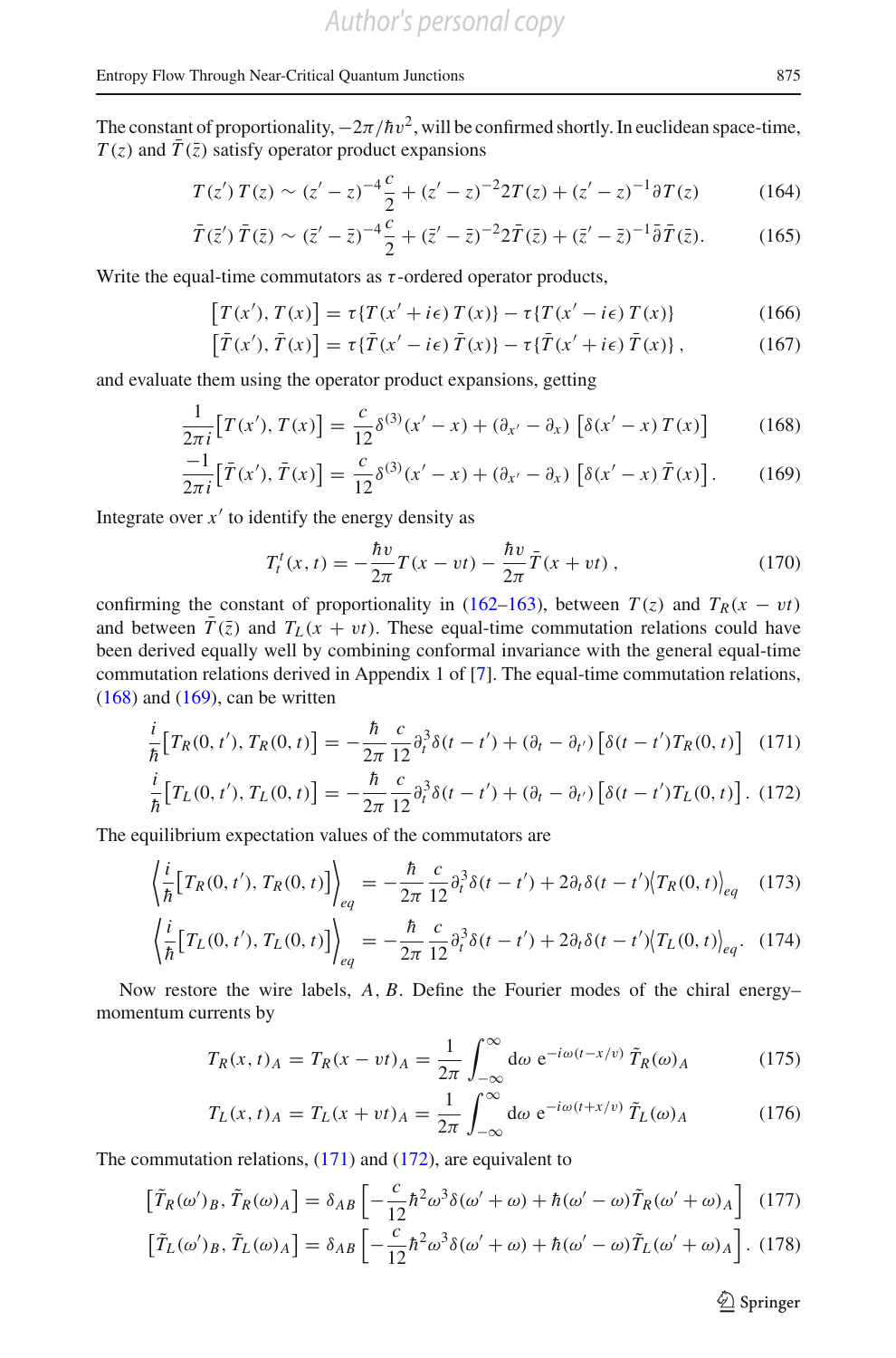Conservation of energy at the junction, [\(13\)](#page-5-0), implies that

$$
\sum_{A} \tilde{T}_{R}(0)_{A} - \sum_{A} \tilde{T}_{L}(0)_{A} = 0.
$$
 (179)

The hamiltonian acts by

$$
\left[H_0, \tilde{T}_R(\omega)_A\right] = -\hbar\omega \tilde{T}_R(\omega)_A\tag{180}
$$

$$
\left[H_0, \tilde{T}_L(\omega)_A\right] = -\hbar\omega \tilde{T}_L(\omega)_A\tag{181}
$$

so the hamiltonian is

$$
H_0 = \sum_A \tilde{T}_R(0)_A = \sum_A \tilde{T}_L(0)_A.
$$
 (182)

A straightforward calculation shows these expressions for the hamiltonian to be equal to the spatial integral of the energy density.

The equilibrium expectation values of the commutators are

$$
\left\langle \left[ \tilde{T}_R(\omega')_B, \tilde{T}_R(\omega)_A \right] \right\rangle_{eq} = \delta_{AB} \left[ -\frac{c}{12} \frac{\hbar}{2\pi} \omega^3 - 2\omega \langle T_R(0, t)_A \rangle_{eq} \right] 2\pi \hbar \delta(\omega' + \omega) \tag{183}
$$

$$
\left\langle \left[ \tilde{T}_L(\omega')_B, \tilde{T}_L(\omega)_A \right] \right\rangle_{eq} = \delta_{AB} \left[ -\frac{c}{12} \frac{\hbar}{2\pi} \omega^3 - 2\omega \langle T_L(0, t)_A \rangle_{eq} \right] 2\pi \hbar \delta(\omega' + \omega). \quad (184)
$$

The equilibrium one-point functions,

$$
\left\langle T_R(x,t)_{A}\right\rangle_{eq} = \left\langle T_R(x-vt)_{A}\right\rangle_{eq} \tag{185}
$$

$$
\langle T_L(x,t) A \rangle_{eq} = \langle T_L(x+vt) A \rangle_{eq}, \tag{186}
$$

are independent of *t*, so are constant in *x*. They can be evaluated far from the junction, where the system is conformally invariant. When no equilibrium currents are flowing, when  $\left\langle T_t^x(0, t) A \right\rangle_{eq} = 0$ , the equilibrium bulk energy density is [\[1](#page-24-10)[,3](#page-24-11)]

$$
\left\langle T_t^t(x,t)_{A}\right\rangle_{eq} = \frac{c}{12} \frac{2\pi}{\hbar v \beta^2}.
$$
\n(187)

Equivalently,

$$
\left\langle T_R(x,t)_{A}\right\rangle_{eq} = \left\langle T_L(x,t)_{A}\right\rangle_{eq} = \frac{c}{24} \frac{2\pi}{\hbar \beta^2}.
$$
 (188)

The equilibrium expectation values of the commutators are then

<span id="page-23-0"></span>
$$
\left\langle \left[ \tilde{T}_R(\omega')_B, \tilde{T}_R(\omega)_A \right] \right\rangle_{eq} = -\delta_{AB}\delta(\omega' + \omega)\frac{c}{12}\hbar^2 \left[ \omega^3 + \left( \frac{2\pi}{\hbar \beta} \right)^2 \omega \right] \tag{189}
$$

$$
\left\langle \left[ \tilde{T}_L(\omega')_B, \tilde{T}_L(\omega)_A \right] \right\rangle_{eq} = -\delta_{AB}\delta(\omega' + \omega)\frac{c}{12}\hbar^2 \left[ \omega^3 + \left( \frac{2\pi}{\hbar \beta} \right)^2 \omega \right].
$$
 (190)

Bulk conformal invariance requires that this commutator vanish at  $ω = 2πi/ηβ$ . This condition gives another way to derive the equilibrium energy density.